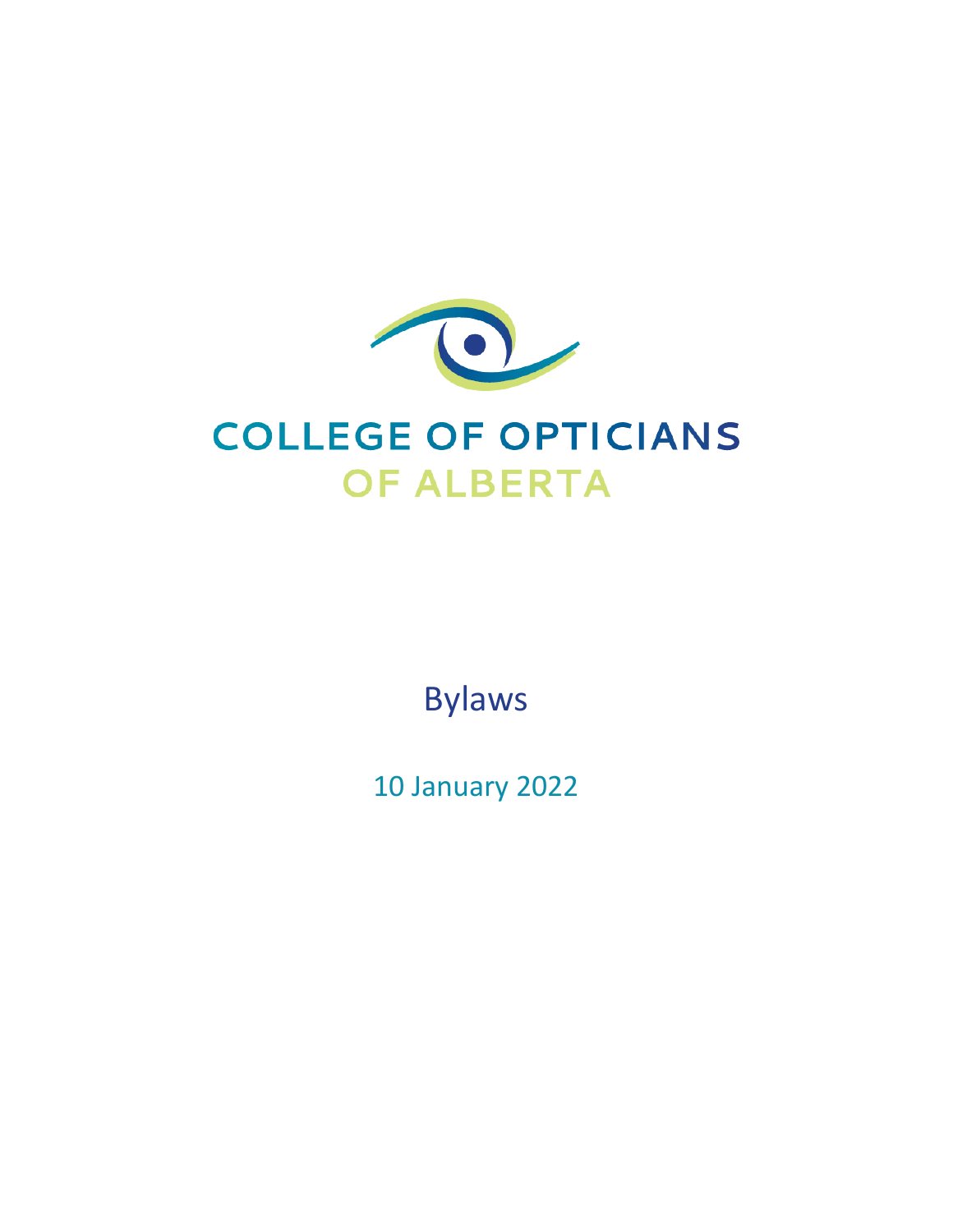| 1.01<br>1.02 |                                                                                        |    |  |
|--------------|----------------------------------------------------------------------------------------|----|--|
| 1.03         |                                                                                        |    |  |
| 1.04         |                                                                                        |    |  |
|              |                                                                                        |    |  |
| 2.01         |                                                                                        |    |  |
| 2.02         |                                                                                        |    |  |
| 2.03         |                                                                                        |    |  |
| 2.04         |                                                                                        |    |  |
| 2.05         |                                                                                        |    |  |
| 2.06         |                                                                                        |    |  |
| 2.07         |                                                                                        |    |  |
| 2.08         |                                                                                        |    |  |
|              |                                                                                        |    |  |
| 3.01         |                                                                                        |    |  |
| 3.02         |                                                                                        |    |  |
| 3.03         |                                                                                        |    |  |
| 3.04         |                                                                                        |    |  |
| 3.05         |                                                                                        |    |  |
| 3.06         |                                                                                        |    |  |
| 3.07         |                                                                                        |    |  |
| 3.08         |                                                                                        |    |  |
| 3.09         |                                                                                        |    |  |
| 3.10         |                                                                                        |    |  |
| 3.11         |                                                                                        |    |  |
|              |                                                                                        |    |  |
| 4.01         |                                                                                        | 12 |  |
| 4.02         |                                                                                        |    |  |
| 4.03         |                                                                                        |    |  |
| 4.04         |                                                                                        |    |  |
| 4.05         |                                                                                        |    |  |
| 4.06         | ELIGIBILITY TO SERVE ON COUNCIL, COMMITTEES, AND THE MEMBERSHIP LIST  15               |    |  |
| 4.07         |                                                                                        |    |  |
| 4.08         |                                                                                        |    |  |
| 4.09         |                                                                                        |    |  |
| 4.10         | REMOVAL OR AUTOMATIC TERMINATION FROM COUNCIL, COMMITTEES, AND THE MEMBERSHIP LIST. 16 |    |  |
| 4.11         |                                                                                        |    |  |
| 4.12         | APPOINT THE REGISTRAR, COMPLAINTS DIRECTOR, AND HEARINGS DIRECTOR 19                   |    |  |

# **TABLE OF CONTENTS**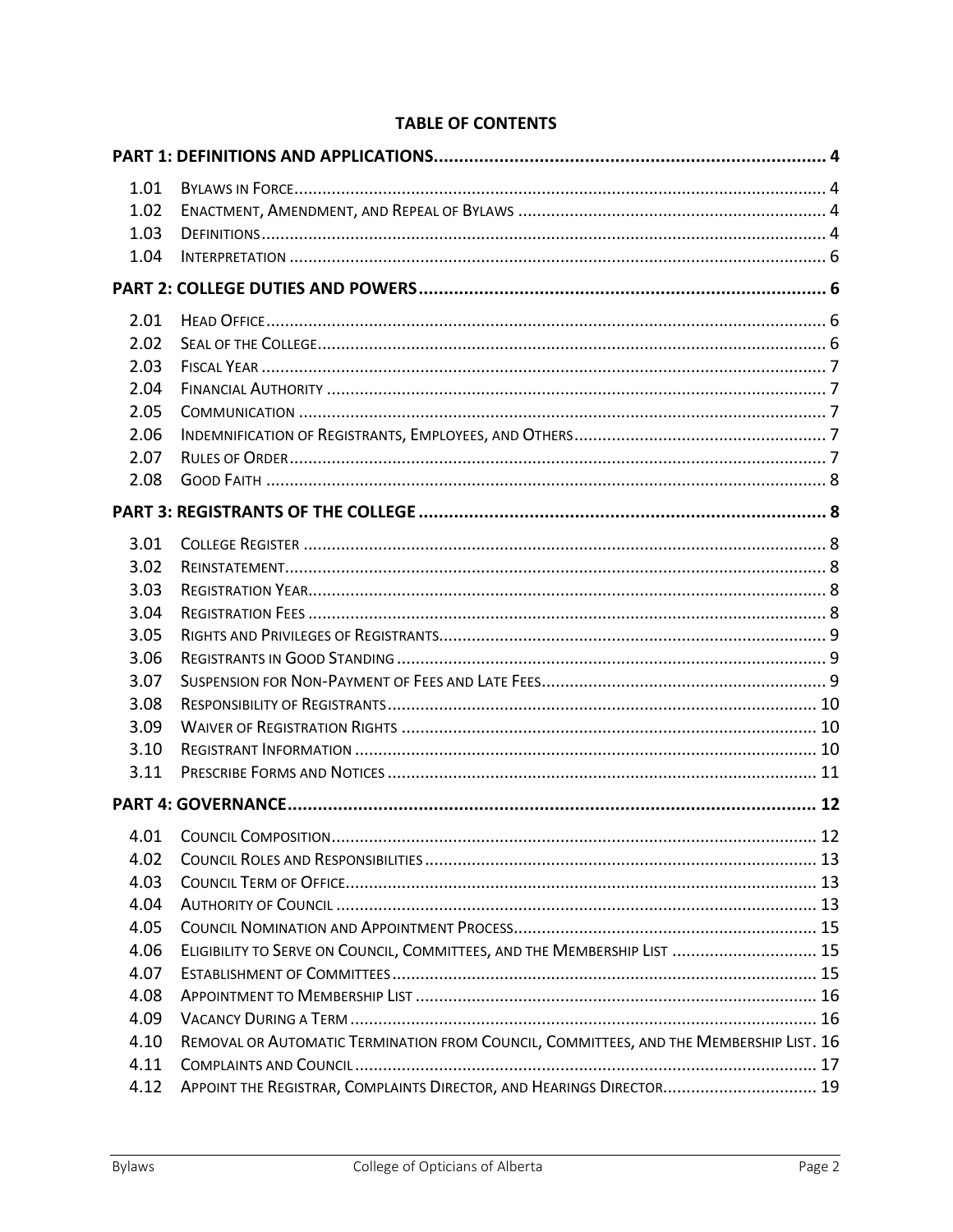| 5.01 |                                                                                |  |  |
|------|--------------------------------------------------------------------------------|--|--|
| 5.02 |                                                                                |  |  |
| 5.03 |                                                                                |  |  |
| 5.04 |                                                                                |  |  |
| 5.05 |                                                                                |  |  |
| 5.06 |                                                                                |  |  |
| 5.07 |                                                                                |  |  |
|      |                                                                                |  |  |
| 6.01 |                                                                                |  |  |
| 6.02 |                                                                                |  |  |
| 6.03 |                                                                                |  |  |
|      |                                                                                |  |  |
| 7.01 |                                                                                |  |  |
|      |                                                                                |  |  |
| 8.01 | PROCEDURE FOR ADOPTING OR AMENDING STANDARDS OF PRACTICE AND CODE OF ETHICS 23 |  |  |
|      |                                                                                |  |  |
| 9.01 |                                                                                |  |  |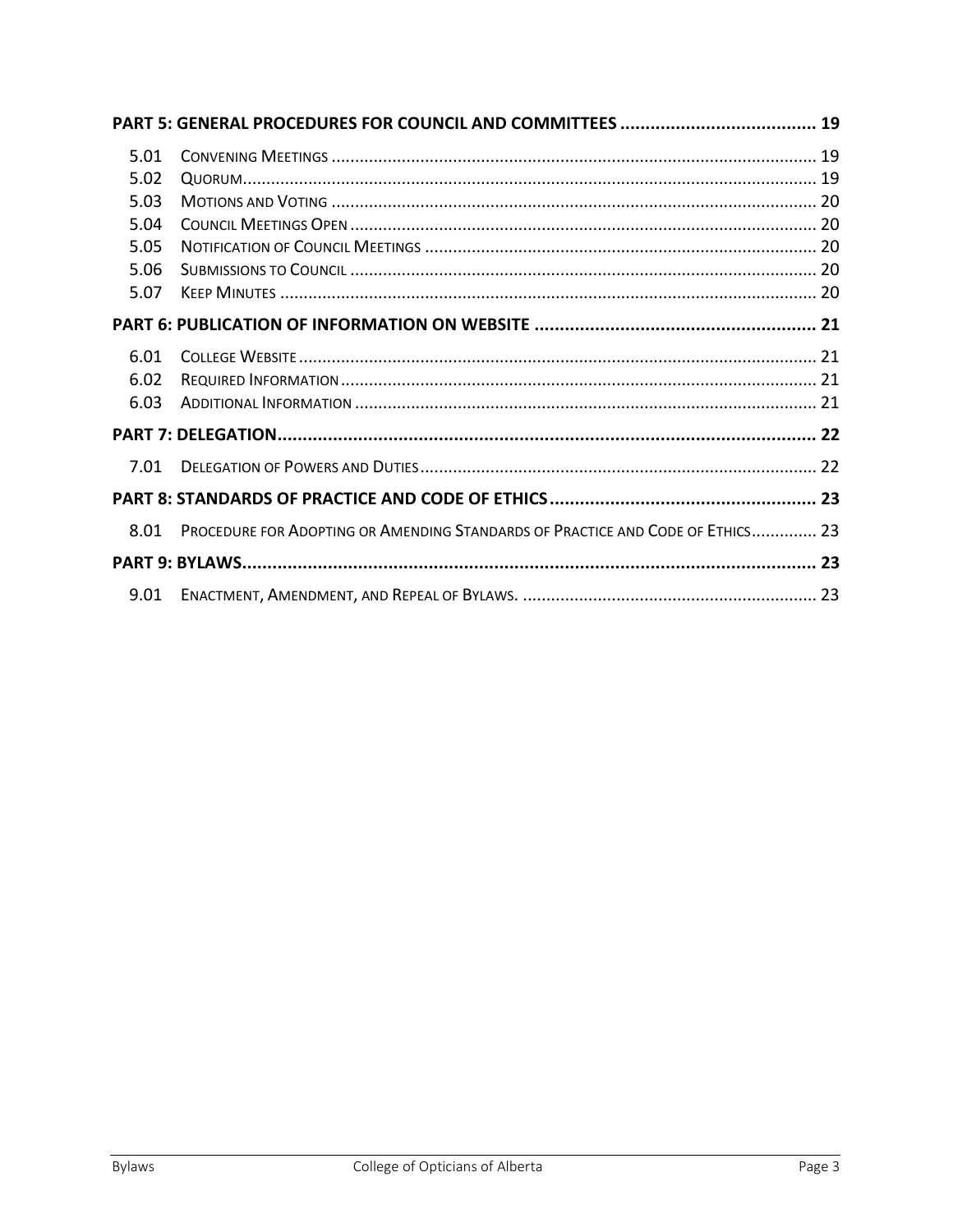# **BYLAWS OF THE COLLEGE OF OPTICIANS OF ALBERTA**

#### <span id="page-3-0"></span>**Part 1: Definitions and Applications**

#### <span id="page-3-1"></span>**1.01 Bylaws in Force**

- 1.01.1 The Bylaws are established by the Council of the College of Opticians in accordance with Section 132(1) of the *Health Professions Act of Alberta*.
- 1.01.2 The Bylaws replace the Bylaws previously in force as of 27 September 2020.

#### <span id="page-3-2"></span>**1.02 Enactment, Amendment, and Repeal of Bylaws**

The Bylaws may be added to, amended, or repealed in whole or in part by a motion approved by a majority of Council.

#### <span id="page-3-3"></span>**1.03 Definitions**

All terms contained in the Bylaws, which are defined in the Act, have the meanings given to the terms in the Act. In these Bylaws:

- 1.03.1 "Act" means the *Health Professions Act of Alberta*;
- 1.03.2 "Bylaws" means the Bylaws of the College;
- 1.03.3 "College" means the College of Opticians of Alberta continued pursuant to the Act;
- 1.03.4 "College Policies" means any policies established and approved by the Council;
- 1.03.5 "Committee Members" means members of statutory committees, tribunals, and other committees unless otherwise specified in the Bylaws;
- 1.03.6 "Committees" means statutory committees and tribunals specified in the Act;
- 1.03.7 "Committee Terms of Reference" means the terms defining the roles, eligibility, duties, and operation of committees approved by the Council;
- 1.03.8 "Complaints Director" means the complaints director of the College appointed under the Act;
- 1.03.9 "Continuing Competence Program" means a program for assessing the competence of Registrants in accordance with the Act and Standards of Practice;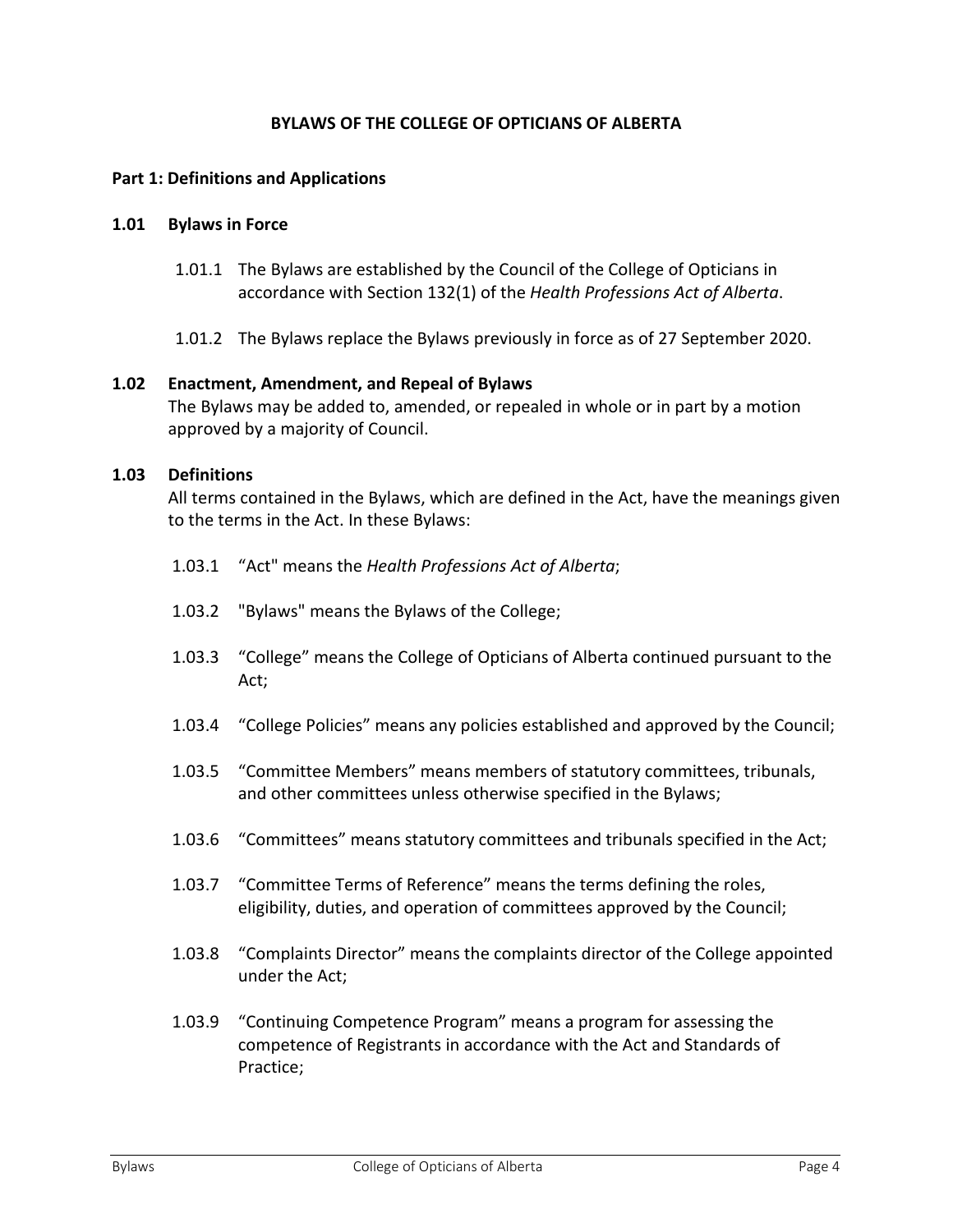- 1.03.10 "Council" means the council of the College established under the Act;
- 1.03.11 "Councillor" means the Registrants and Public Members of the Council;
- 1.03.12 "Hearings Director" means the hearing director of the College appointed under the Act;
- 1.03.13 "Good Faith" means honesty without deception while acting in a fair and equitable manner;
- 1.03.14 "In Camera" means a meeting, or portions of a meeting, closed to Registrants and the public in accordance with College Policies;
- 1.03.15 "Membership List" means a list of Registrants and Public Members established in accordance with the Act for appointment to complaint review committees and hearing tribunals;
- 1.03.16 "Other Committees" means any committees established for a specific purpose and for a term specified by the Council, and does not include statutory committees or tribunals;
- 1.03.17 "Other Communication" means any type of electronic, digital or telephone communication media;
- 1.03.18 "Patient Relations Program" means a program for preventing and addressing sexual abuse and misconduct as required in the Act;
- 1.03.19 "Practice Permit" is a permit issued by the College authorizing a Registrant to practice opticianry in the province of Alberta in accordance with the Act, Regulations, Bylaws, and College Policies;
- 1.03.20 "Profession" means the profession of opticianry in Alberta;
- 1.03.21 "Register" means a register established in accordance with the Act and the Regulations;
- 1.03.22 "Registrant" means an optician registered in a register specified in the Regulations pursuant to the Act;
- 1.03.23 "Registrar" means the registrar of the College appointed under the Act;
- 1.03.24 "Registration and Competence Committee" means the Registration Committee and Competence Committee specified in the Act and Regulations;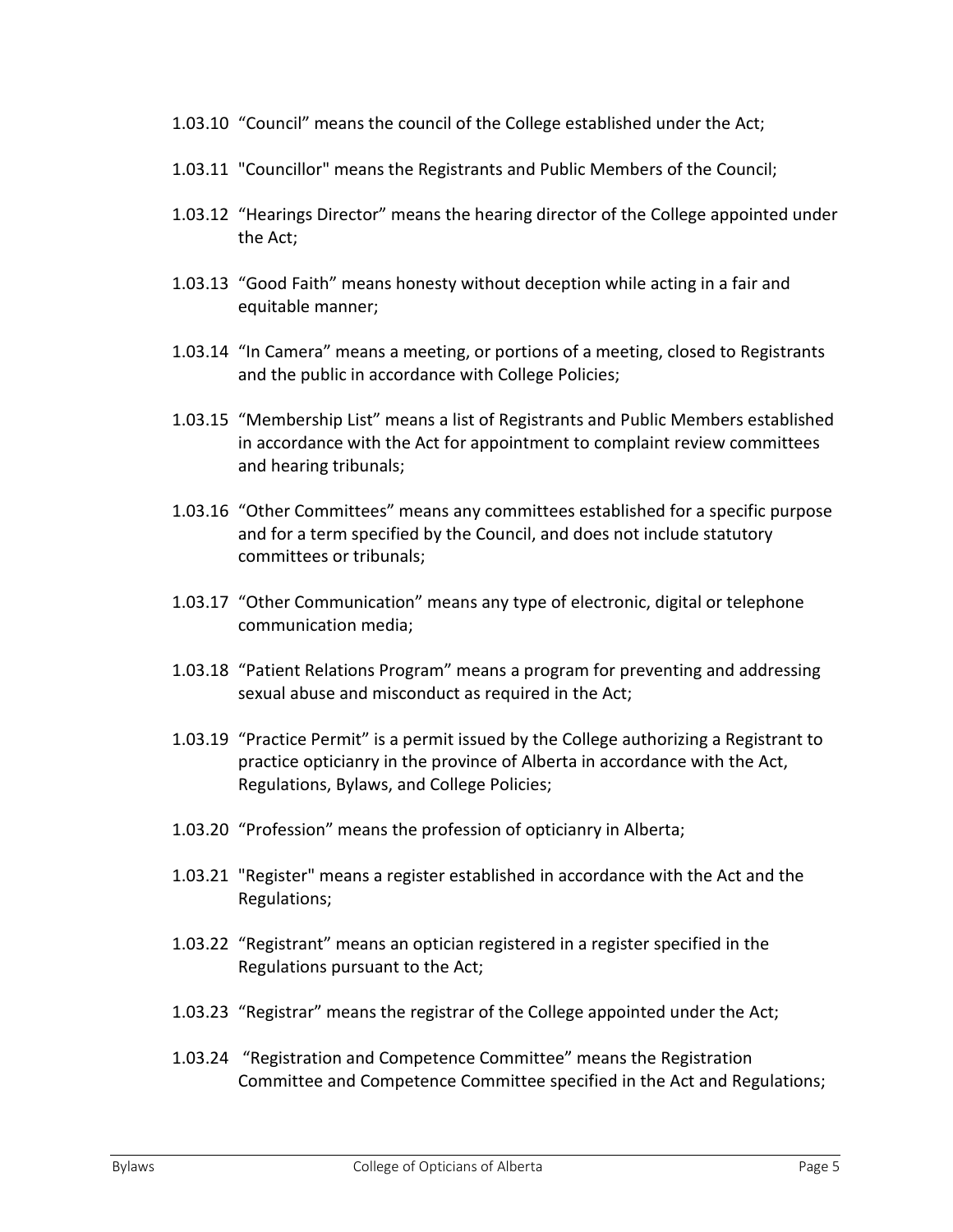- 1.03.25 "Regular Meeting" means a meeting held in accordance with the Act, Regulations, Bylaws, and College Policies;
- 1.03.26 "Regulation" means the Opticians Regulation of Alberta made in accordance with the Act;
- 1.03.27 "Special Resolution" means a motion that must be passed by at least twothirds of the Council.
- 1.03.28 "Standards of Practice" mean the standards of practice adopted by the College pursuant to the Act.

# <span id="page-5-0"></span>**1.04 Interpretation**

The following rules of interpretation must be applied in interpreting these Bylaws:

- 1.04.1 **Severable:** the provisions of the Bylaws are independent and severable and the invalidity of any part of the Bylaws does not affect the validity of the remainder of the Bylaws, which continue in force.
- 1.04.2 **Singular and Plural**: words indicating the singular number also include the plural, and vice-versa.
- 1.04.3 **Gender**: plural pronouns are used to reflect multiple genders and gender identities.
- 1.04.4 **Corporation**: words indicating persons also include corporations.
- 1.04.5 **Headings** are for convenience only. They do not affect the interpretation of these Bylaws.

# 1.04.6 **Liberal Interpretation**: these Bylaws must be interpreted broadly and generally.

# <span id="page-5-1"></span>**Part 2: College Duties and Powers**

# <span id="page-5-2"></span>**2.01 Head Office**

The head office of the College is located in Edmonton, Alberta. Relocation of the office may occur by resolution of the Council acting reasonably.

# <span id="page-5-3"></span>**2.02 Seal of the College**

The College or its designate will determine the use and responsibility for the seal of the College, and the procedures to be followed in its use as set out in College Policies.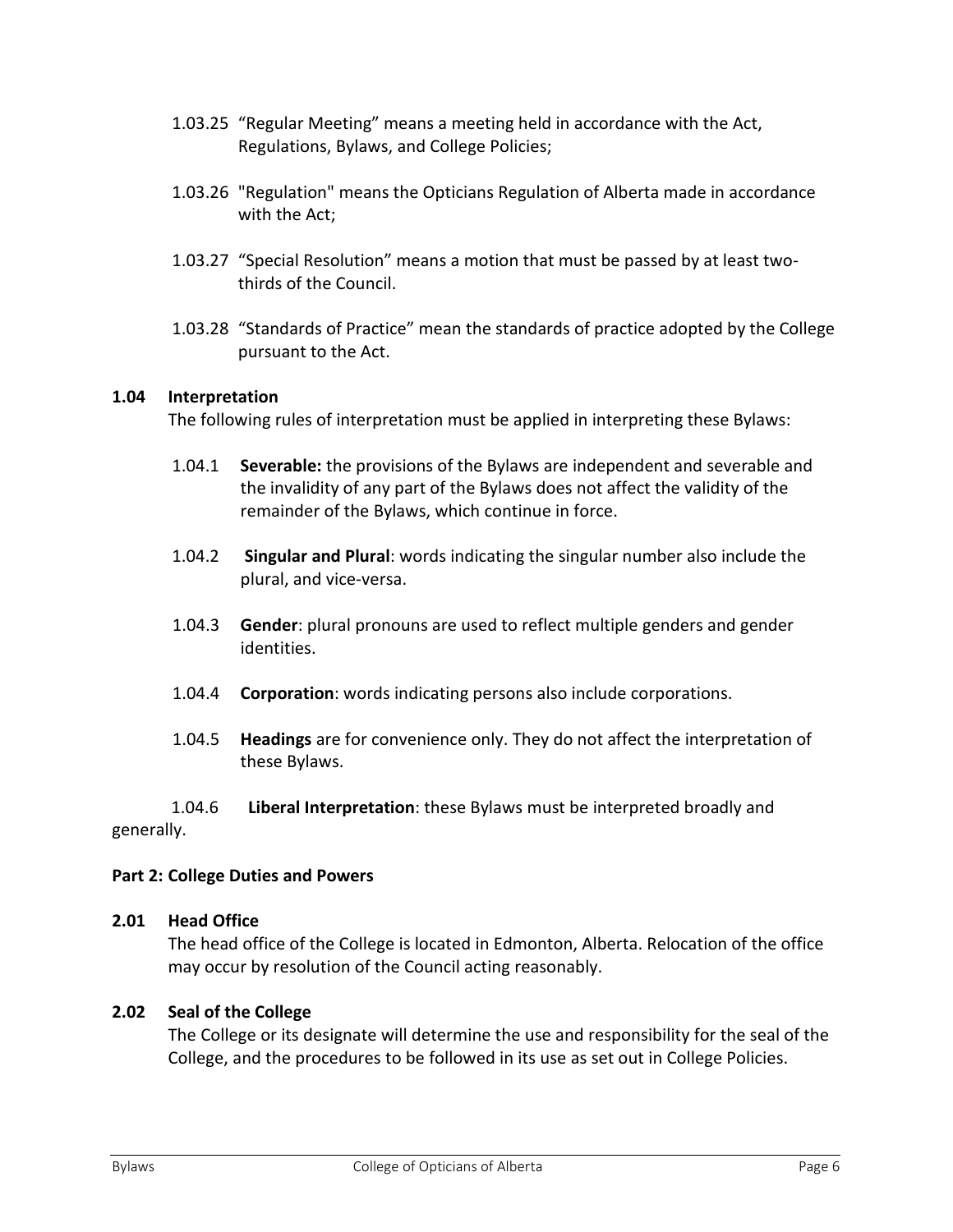# <span id="page-6-0"></span>**2.03 Fiscal Year**

The fiscal year of the College is from January 1 to December 31.

#### <span id="page-6-1"></span>**2.04 Financial Authority**

The College:

- 2.04.1 collects, deposits, and invests revenues of the College in accordance with College Policies, and is entitled to make use of all revenues received from fees and other sources to carry out the affairs and activities of the College;
- 2.04.2 may enter into agreements with any person, corporation, or institution; and
- 2.04.3 may raise or secure the payment or repayment of money on behalf of and in the name of the College, in the manner it decides, in order to carry out the purposes of the College.

#### <span id="page-6-2"></span>**2.05 Communication**

In accordance with the Act, Regulations, Bylaws, College Policies, and applicable privacy and anti-spam legislation, the College may publish and distribute communications to Registrants and any other persons.

#### <span id="page-6-3"></span>**2.06 Indemnification of Registrants, Employees, and Others**

- 2.06.1 The College will indemnify any person carrying out any power or duty on behalf of the College under the Act, Regulations, Bylaws, and College Policies. The indemnification will protect against all losses, costs, and expenses reasonably incurred in connection with any action, suit, or proceeding which the person may be made a party to due to being or having been engaged, employed, elected, or appointed by the College.
- 2.06.2 Notwithstanding section 2.06.1 of the Bylaws, the College will not provide indemnification to the extent that such losses, costs, and expenses are attributable to the criminal misconduct of the party in question, or where the person did not act in good faith.
- 2.06.3 All liability, losses, costs, and expenses incurred or suffered by the College by reasons arising out of or in connection with the foregoing indemnification provisions are to be treated by the College as an expense of the College.

# <span id="page-6-4"></span>**2.07 Rules of Order**

2.07.1 Meetings of the Council, Committees, and Other Committees will be conducted according to the Bylaws and procedures set out in the most recent edition of *Robert's Rules of Order*.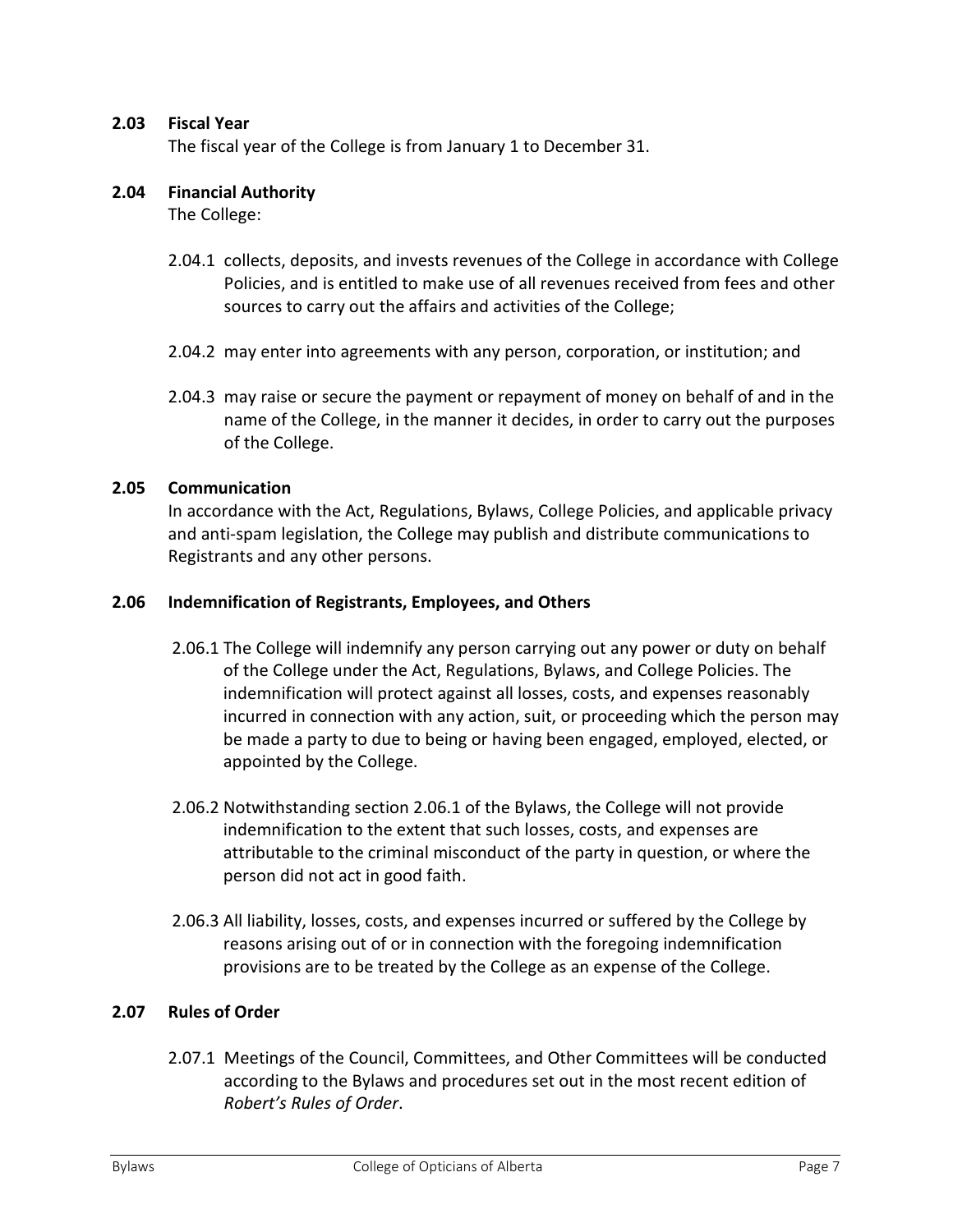- 2.07.2 If a dispute arises about procedure during a meeting, the dispute will be settled by the chair of the meeting and the decision of the chair is final.
- 2.07.3 The Council may appoint a person to serve as parliamentarian or facilitator during a meeting and the parliamentarian or facilitator may advise the chair about procedure.

# <span id="page-7-0"></span>**2.08 Good Faith**

Any person carrying out powers and duties on behalf of the College under the Act, Regulations, and Bylaws must do so in good faith and in accordance with College Policies, including codes of conduct, conflict of interest, and confidentiality.

#### <span id="page-7-1"></span>**Part 3: Registrants of the College**

#### <span id="page-7-2"></span>**3.01 College Register**

Registrants will be maintained on a College Register in accordance with the Act, Regulations, and Bylaws.

#### <span id="page-7-3"></span>**3.02 Reinstatement**

- 3.02.1 Any Registrant whose registration has been cancelled may apply for reinstatement to the appropriate Register.
- 3.02.2 Reinstatement applications will be processed in accordance with the Act, Regulations, and College Policies.

#### <span id="page-7-4"></span>**3.03 Registration Year**

- 3.03.1 The registration year is January 1 to December 31.
- 3.03.2A Practice Permit shall be effective on January 1 and shall expire on December 31 of each year, unless otherwise indicated on the College register.

#### <span id="page-7-5"></span>**3.04 Registration Fees**

- 3.04.1 In accordance with the Act, the Council shall within a reasonable time before the beginning of the College fiscal year, and after any consultation that Council deems appropriate, establish fees, costs, levies or assessments for registration, Practice Permits, annual permits, late payment, review, appeal, or program provided by the College.
- 3.04.2 Council may establish any other fees, costs, levies, and assessments it considers necessary for programs provided by the College.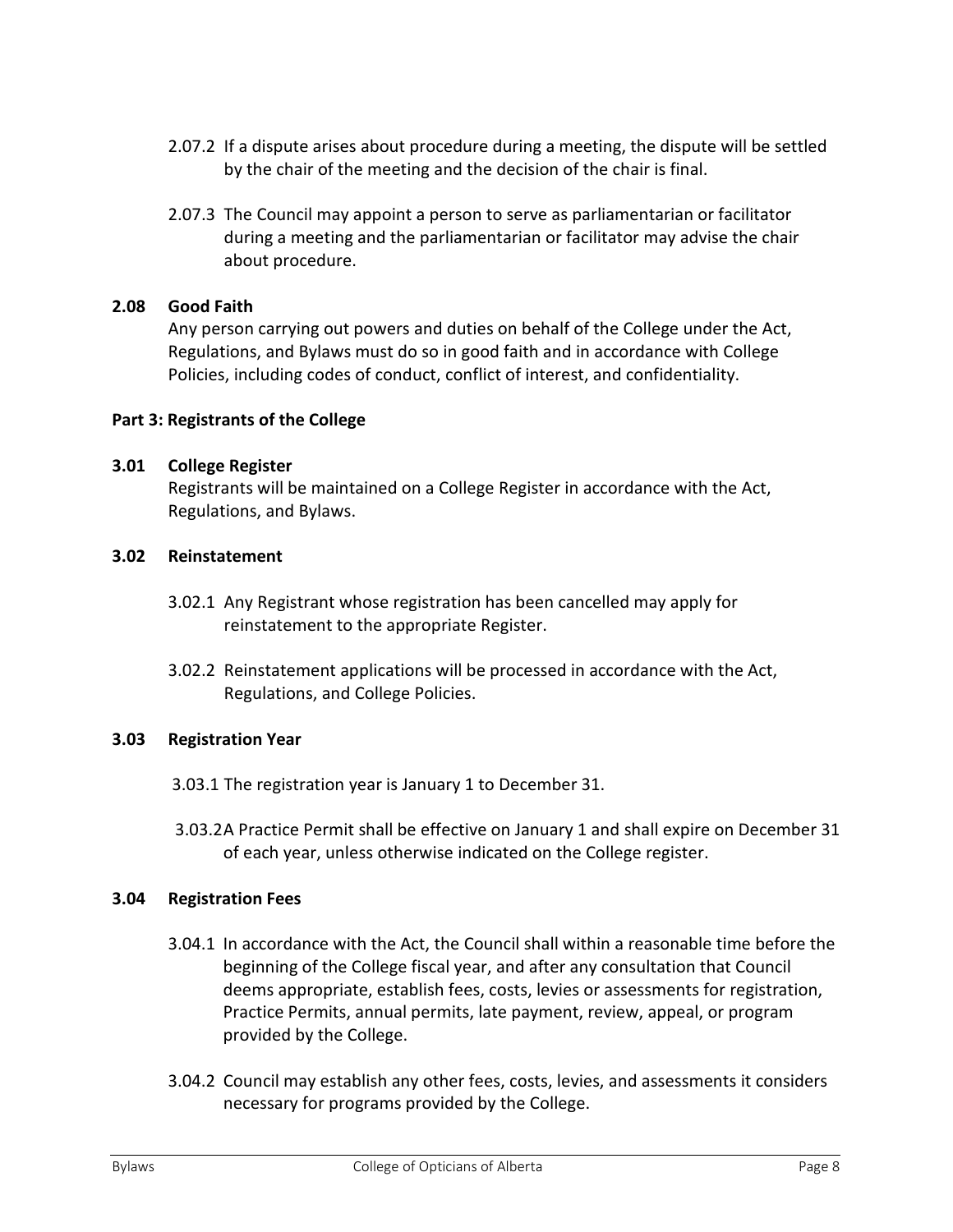3.04.3 The omission, failure, or inability of the Council, before the expiration of any fiscal year, to determine the fees, costs, levies, and assessments for the subsequent year is not a waiver or modification in any respect of the provisions of the Bylaws. In such cases the fees fixed are to continue until Council determines the new fees, costs, levies, and assessments.

# <span id="page-8-0"></span>**3.05 Rights and Privileges of Registrants**

Registrants in good standing shall be entitled to all rights and privileges of the College, including the right to hold office and use protected titles in accordance with the Act, Regulations, and Standards of Practice.

# <span id="page-8-1"></span>**3.06 Registrants in Good Standing**

- 3.06.1 Any Registrant of the College shall be in good standing only if:
	- 3.06.1.1 all outstanding registration, Practice Permit, or other fees payable by the Registrant have been paid in full;
	- 3.06.1.2 they have met all requirements of the Continuing Competence Program including mandatory requirements;
	- 3.06.1.3 no fines, fees, costs, or levies are owing by the Registrant to the College;
	- 3.06.1.4 no conditions are placed on the Registrant's Practice Permit; and
	- 3.06.1.5 the Registrant has or would be eligible to have a valid Practice Permit for which the registration has not been suspended or cancelled in accordance with the Act.
- 3.06.2 Registrants may still qualify for registration despite not being in good standing with the College. Registrants may be asked to provide additional information and documentation as requested by the Registrar or Registration and Competence Committee.

# <span id="page-8-2"></span>**3.07 Suspension for Non-Payment of Fees and Late Fees**

- 3.07.1 When a Registrant's fees remain unpaid by December 1 of any year, a late fee may be applied to the Registrant's fees up to December 31.
- 3.07.2 On January 1 of the current renewal year, when a Registrant's fees remain unpaid, the College register shall be amended to show the Registrant status as "Suspended", and their registration shall stand suspended.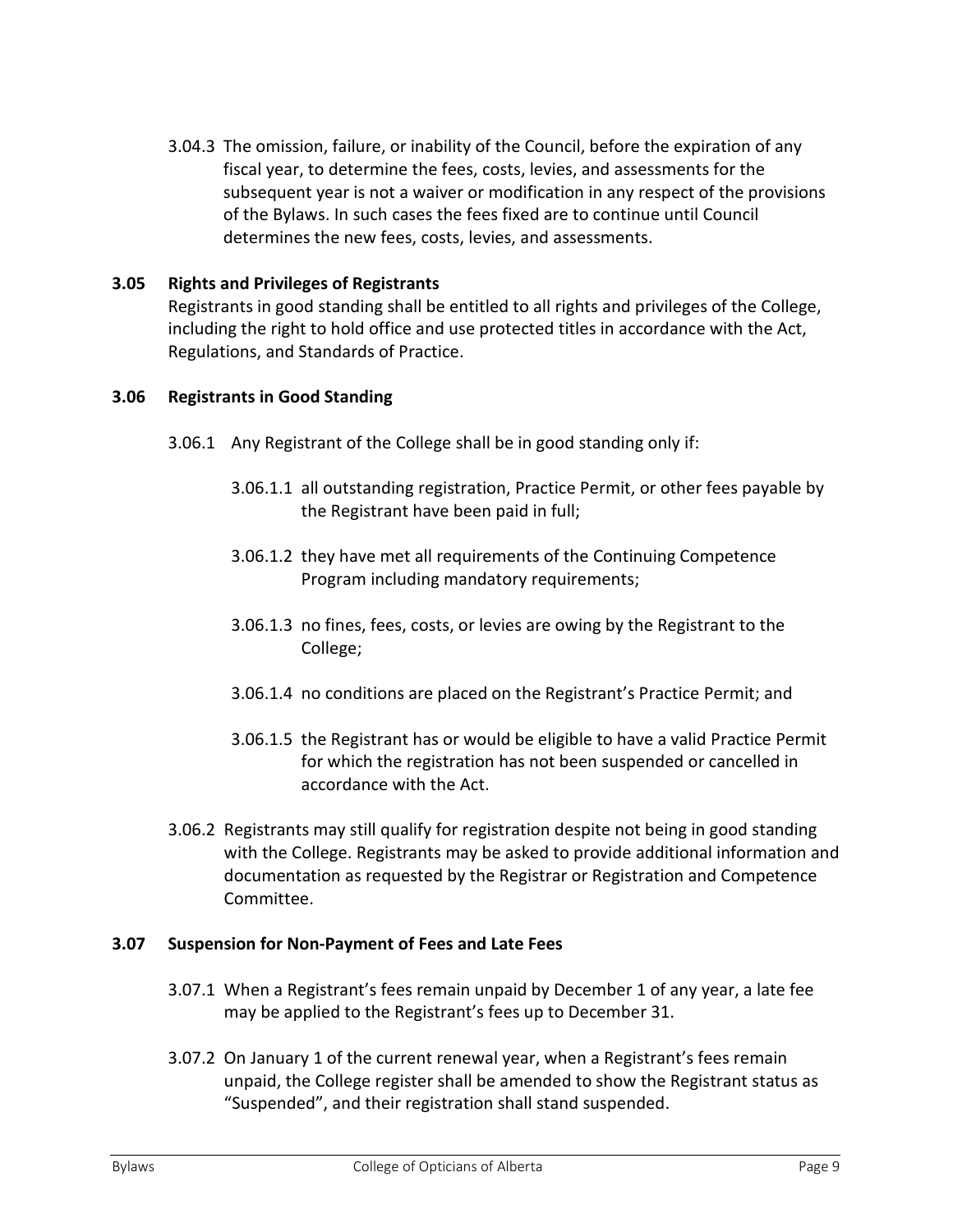3.07.3 Registrants suspended for non-payment of fees must apply for reinstatement in accordance with section 3.02 of the Bylaws.

# <span id="page-9-0"></span>**3.08 Responsibility of Registrants**

Each Registrant of the College shall, in accordance with the Act, Regulations, Bylaws, and College Policies:

- 3.08.1 abide by the Act, Regulations, Bylaws, College Policies, College Standards of Practice, and College Code of Ethics;
- 3.08.2 pay, by the date specified by the College, all costs, fees, levies, or assessments together with any penalties or interest for late payment established by the College;
- 3.08.3 display their registration documents;
- 3.08.4 provide evidence satisfactory to the Registrar that the Registrant holds the type and amount of Professional Liability Insurance required by Council;
- 3.08.5 provide evidence satisfactory to the Registrar that the applicant is a Canadian citizen or is lawfully admitted to and entitled to work in Canada;
- 3.08.6 provide evidence satisfactory to the Registrar that the applicant is sufficiently proficient in English to engage safely and competently in the practice of the Profession;
- 3.08.7 provide a declaration satisfactory to the Registrar that the applicant has good character and reputation; and
- 3.08.8 provide a declaration of fitness to practice satisfactory to the Registrar.

# <span id="page-9-1"></span>**3.09 Waiver of Registration Rights**

Every Registrant, upon cancellation or suspension of registration, shall forfeit all rights and privileges of a Registrant.

# <span id="page-9-2"></span>**3.10 Registrant Information**

3.10.1 Each Registrant of the College is required to provide demographic, academic, training and experience and practice information in accordance with the Act, Regulations, Bylaws, and College Policies.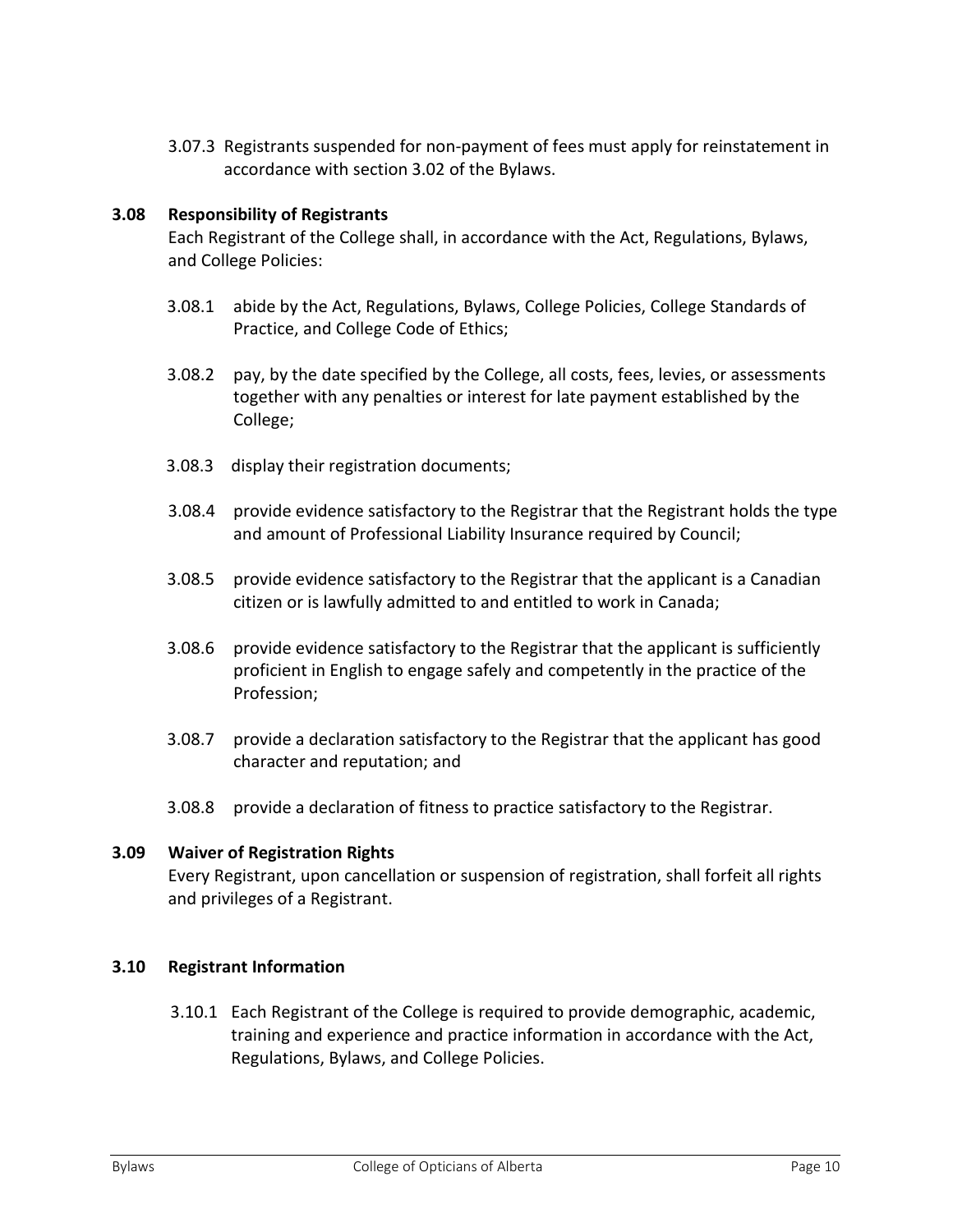- 3.10.1.1 The Registrar may enter additional information in a Register beyond what is required in section 3.10.1 in accordance with the Bylaws and College Policies.
- 3.10.2 Each Registrant of the College and applicant for registration with the College must provide all changes to the information required in section 3.10.1 whenever that information changes.
- 3.10.3 On the request of the public, the College may disclose the following information with respect to a Registrant in accordance with the Act and Regulations:
	- 3.10.3.1 place of employment;
	- 3.10.3.1 area of practice;
	- 3.10.3.3 languages in which professional services are provided.
- 3.10.4 Collection, use, and disclosure of Registrant information will be in accordance with the Act, Regulations, Bylaws, College Policies, and any applicable privacy legislation, including the following:
	- 3.10.4.1 for the express purpose authorized by or communicated to the Registrant(s) whose information is being collected, used, or disclosed; and
	- 3.10.4.1 with the consent of the Registrant(s) whose information is being collected, used, or disclosed, or in a summarized or statistical form so that it is not possible to relate the information to any identifiable person.

# <span id="page-10-0"></span>**3.11 Prescribe Forms and Notices**

The Registrar is to prescribe forms and notices for registration, Practice Permits, and any other form, notice, or document that may be required for the purposes of the Act, Regulations, and Bylaws.

# **3.12 Equivalent Jurisdictions**

An applicant for registration as a Registrant on the General Register who is currently registered in good standing in another jurisdiction recognized by the Council under the Act as having substantially equivalent registration, competence, and practice requirements to those set out in Regulations may be registered on the General Register.

3.12.1 The following list of organizations and jurisdictions are recognized as having substantially equivalent registration, competence, and practice requirements and are signatories to the Mutual Recognition Agreement with the National Alliance of Canadian Optician Regulators: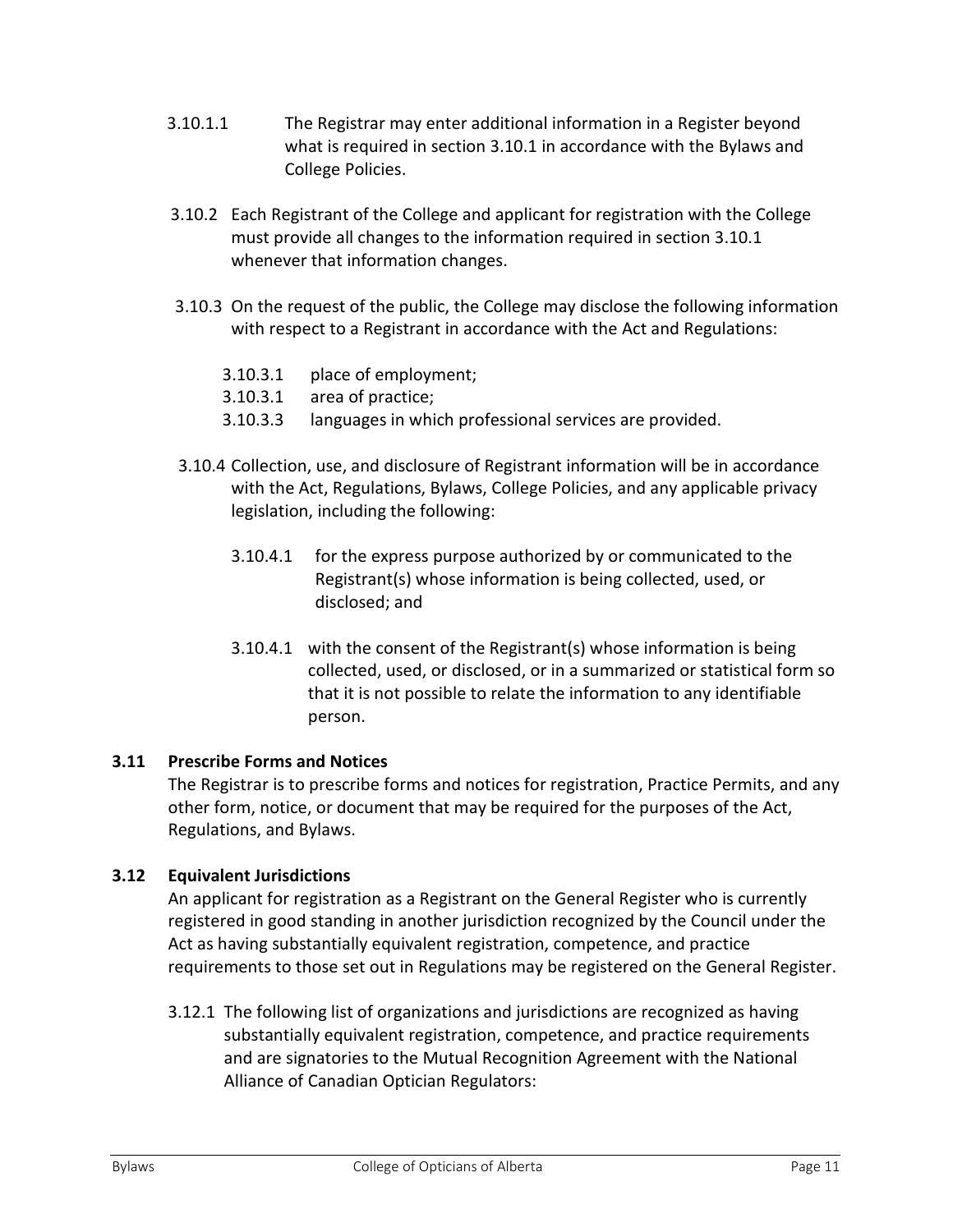- 3.12.1.1 College of Opticians of British Columbia;
- 3.12.1.2 Saskatchewan Ophthalmic Dispensers Association;
- 3.12.1.3 Opticians of Manitoba;
- 3.12.1.4 College of Opticians of Ontario;
- 3.12.1.5 New Brunswick Guild of Dispensing Opticians;
- 3.12.1.7 Nova Scotia Board of Dispensing Opticians;
- 3.12.1.7 Prince Edward Island Board of Dispensing Opticians;
- 3.12.1.8 Dispensing Opticians Board of Newfoundland and Labrador;
- 3.12.1 The Ordre des opticiens d'ordonnances du Quebec is recognized as having substantially equivalent registration, competence, and practice requirements.

#### <span id="page-11-0"></span>**Part 4: Governance**

#### <span id="page-11-1"></span>**4.01 Council Composition**

The Council shall consist of:

- 4.01.1 four (4) to six (6) practicing Registrants, which may include the President and Vice President, and an equal number of Public Members in accordance with the Act;
- 4.01.2 the officers of the College, who shall constitute the Executive Committee, including:
	- 4.01.2.1 the President;
	- 4.01.2.2 the Vice President;
	- 4.01.2.3 a Public Member; and
	- 4.01.2.4 any other ex officio (non-voting) officers appointed by Council, including the Registrar and Immediate Past President;
- 4.01.3 the Registrar, who shall:
	- 4.01.3.1 perform any duties delegated by the Council and in accordance with the Act and Regulations;
	- 4.01.3.2 decide, in their sole discretion and in accordance with the Act and Regulations to refer any application for registration to the Registration and Competence Committee for their determination;
	- 4.01.3.3 decide, in their sole discretion and in accordance with the Act and Regulations, to refer the Continuing Competence Program of a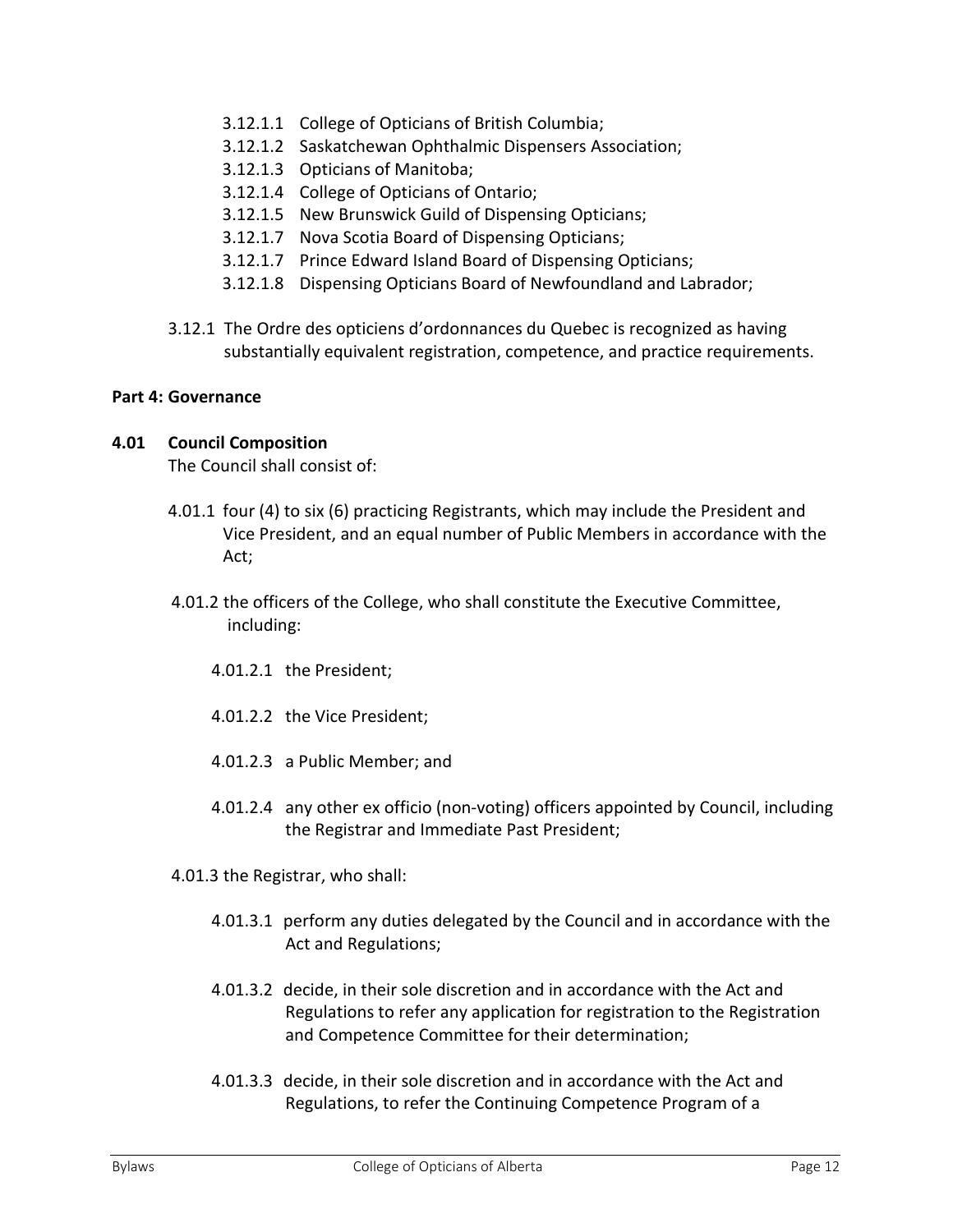Registrant to the Registration and Competence Committee for their determination;

- 4.01.3.4 adhere to the Act, Regulations, Bylaws, and College Policies in relation to the Registrar's powers, duties, and limitations;
- 4.01.3.5 serve as an ex officio (non-voting) officer of Council and all Committees and Other Committees, except a complaint review committee and a hearing tribunal on which the Registrar may not sit.

# <span id="page-12-0"></span>**4.02 Council Roles and Responsibilities**

Roles and responsibilities of Councillors shall be defined by College Policies and Committee Terms of Reference.

# <span id="page-12-1"></span>**4.03 Council Term of Office**

- 4.03.1 Registrants are to be appointed to the Council in accordance with the Bylaws for a term of three (3) years.
- 4.03.2 A Councillor whose three-year term has expired may hold office until the newly appointed Councillor takes office.
- 4.03.3 A Councillor may be appointed for a maximum of two (2) consecutive terms.
- 4.03.4 The President and Vice President hold office for one (1) year.
- 4.03.5 The President and Vice President may be chosen from among the appointed Councillors by a majority vote of the Council.

# <span id="page-12-2"></span>**4.04 Authority of Council**

- 4.04.1 The Council shall have the authority to incur obligations, disburse monies, and perform all such acts of administration as may be necessary or expedient to the proper functioning of the College including:
	- 4.04.1.1 Setting policies and directives for the guidance of Registrants, officers, and officials of the College in accordance with the Bylaws.
	- 4.04.1.2 Appointing officials in accordance with the Bylaws.
	- 4.04.1.3 Creating Committees and Other Committees as may be necessary to assist the Council in carrying out its duties.
	- 4.04.1.4 Entering into agreements with any person, corporation, or institution.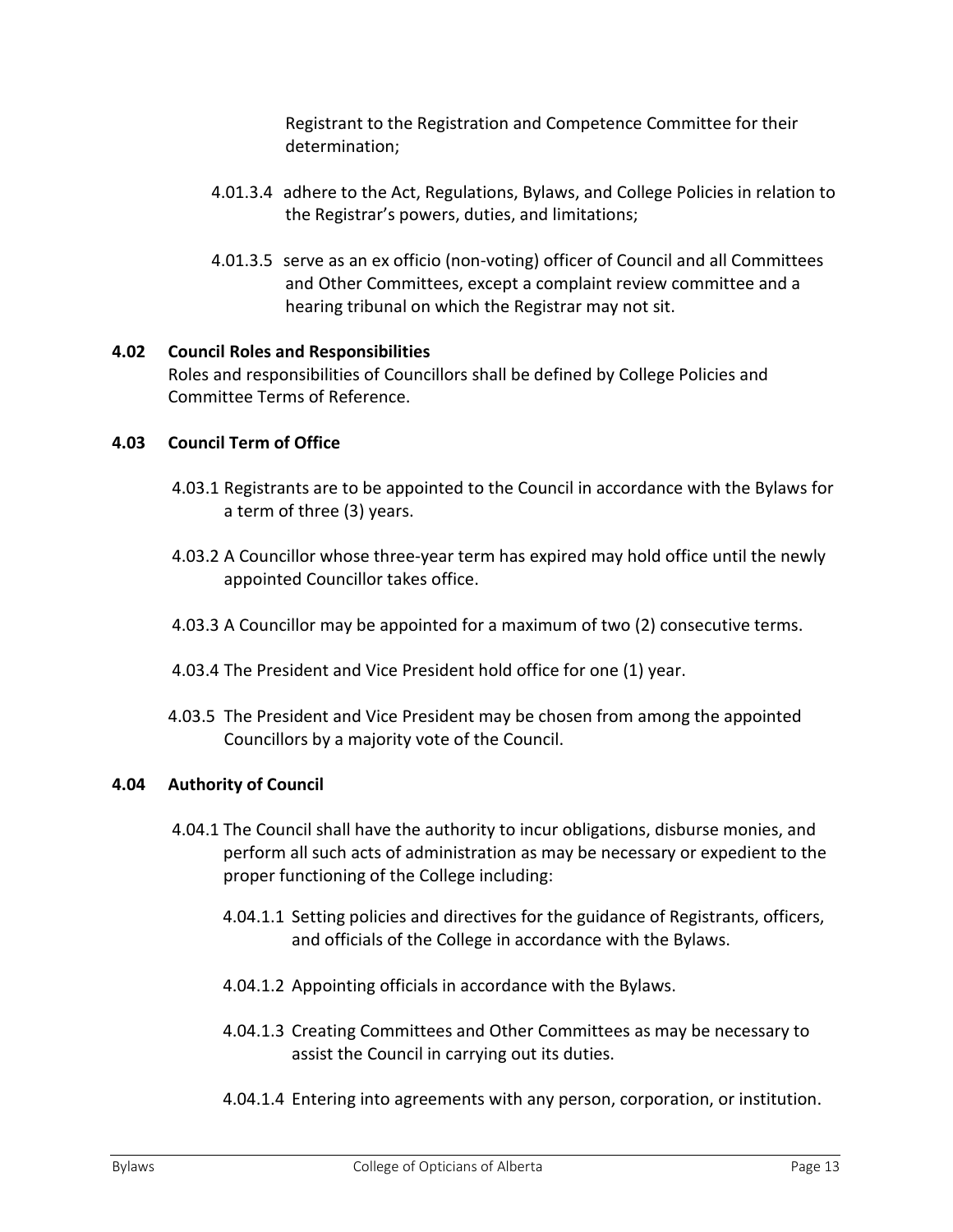- 4.04.1.5 Overseeing all financial transactions and ensuring a written financial statement is submitted at each Regular Meeting of the Council.
- 4.04.1.6 Borrowing money upon the credit of the College and raising or securing the repayment of any such money in such manner as the Council may deem reasonable.
- 4.04.1.7 Limiting or increasing the amount to be borrowed.
- 4.04.1.8 Issuing debentures mortgages or other securities of the College, but such debentures mortgages or securities shall not be issued without the sanction of a Special Resolution of the Council.
- 4.04.1.9 Pledging or selling such debentures or other securities for such sums and at such prices as may be deemed expedient.
- 4.04.1.10 Mortgaging, charging, or pledging all or any of the real and personal property, undertaking, and rights of the College to secure any such debentures or other securities or any money borrowed or any other liability of the College.
- 4.04.1.11 Investing the funds of the College in such investments and securities as the Council may see fit in accordance with the Bylaws.
- 4.04.1.12 Directing and overseeing the auditing of all financial accounts.
- 4.04.1.13 Requiring and overseeing proper books of accounts in respect of all sums of money received and expended by the College.
- 4.04.1.14 Appointing a Chartered Professional Accountant with audit privileges and to require the books and accounts of the College to be audited annually.
	- 4.07.1.14.1 The cost of such audit is an obligation of the College.
	- 4.07.1.14.2 Copies of the report of the auditor must be distributed to Registrants and members of the public upon written request.
- 4.04.1.15 Carrying insurance, bonds and other instruments in the type and amount determined by the Council as sufficient to protect the assets of the College, and, in accordance with the Bylaws, to indemnify Registrants, officers, officials, employees, and others carrying out duties for the College.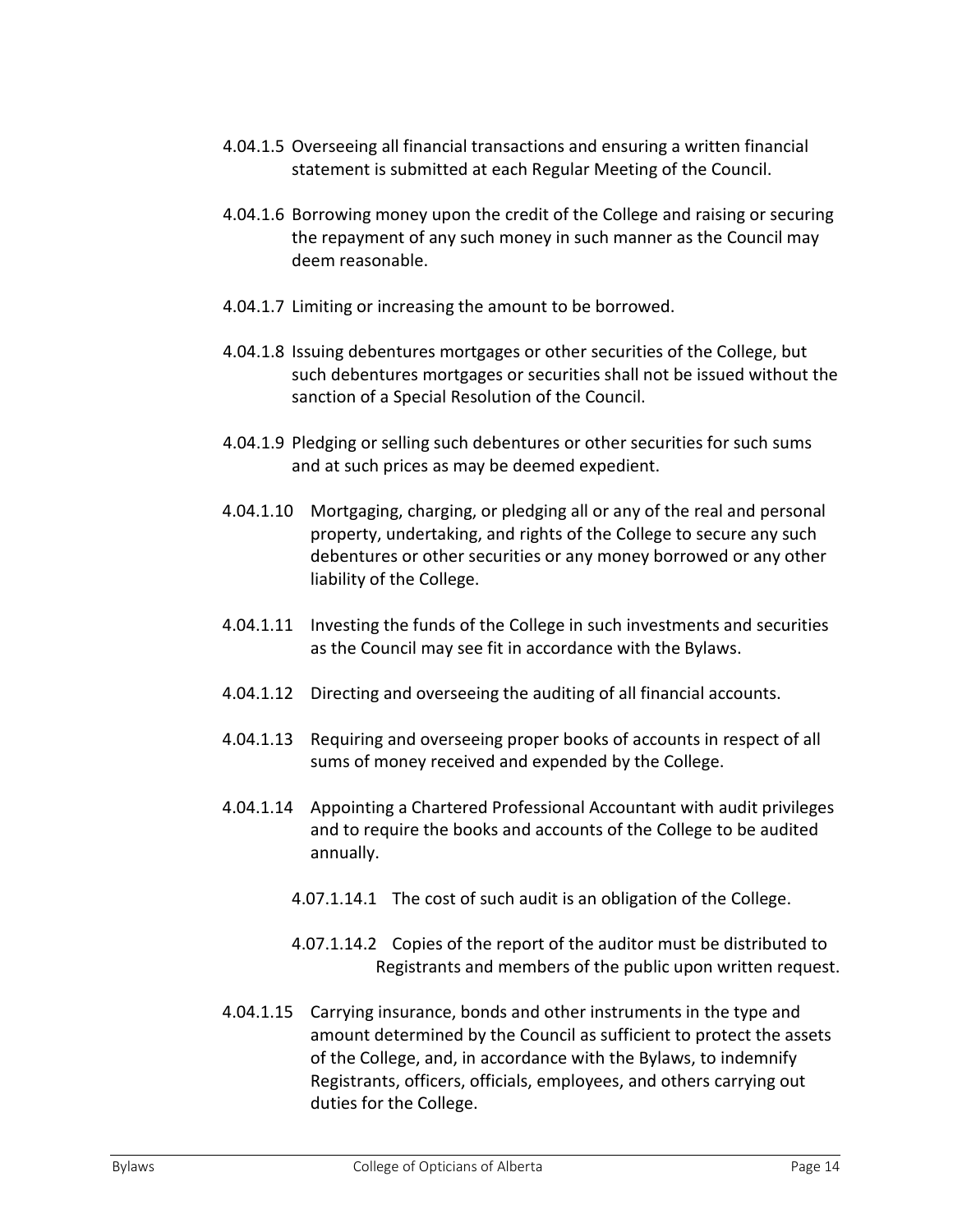- 4.04.1.16 Employing on behalf of the College any executive staff it determines necessary for the control, management, and administration of the College.
	- 4.04.1.16.1 The Council may authorize those persons to exercise the powers of and carry out the duties of the College, including financial signing authority, subject to the delegation authorities in the Act.
- 4.04.1.17 Determining remuneration, expenses, and other terms of employment for executive staff of the College and for Registrants who serve on the Council, Committees, Other Committees, and the Membership List of the College.

# <span id="page-14-0"></span>**4.05 Council Nomination and Appointment Process**

- 4.05.1 Appointment of Registrant members of Council will be conducted in accordance with the Bylaws and College Policies.
- 4.05.2 Upon receipt of the call for nominations Registrants must submit nominations in a form prescribed by the Council and with the nominee's written consent to act if appointed.
- 4.05.3 The Council will review the slate of nominees and conduct a vote to appoint nominees to fill the number of available positions on the Council.
- 4.05.4 The appointment results will be announced following the completion of the Council's vote.

# <span id="page-14-1"></span>**4.06 Eligibility to Serve on Council, Committees, and the Membership List**

- 4.06.1 A practicing Registrant in good standing on the General Register who has held a Practice Permit for one year is eligible to serve on Council, Committees, Other Committees, and the Membership List.
- 4.06.2 To be eligible to serve on Council, Committees, Other Committees, and the Membership List a practicing Registrant must reside or practice in Alberta and be approved by Council.

#### <span id="page-14-2"></span>**4.07 Establishment of Committees**

4.07.1The Council may establish Committees as required by the Act and Regulations, and Other Committees to assist the Council with the governance of the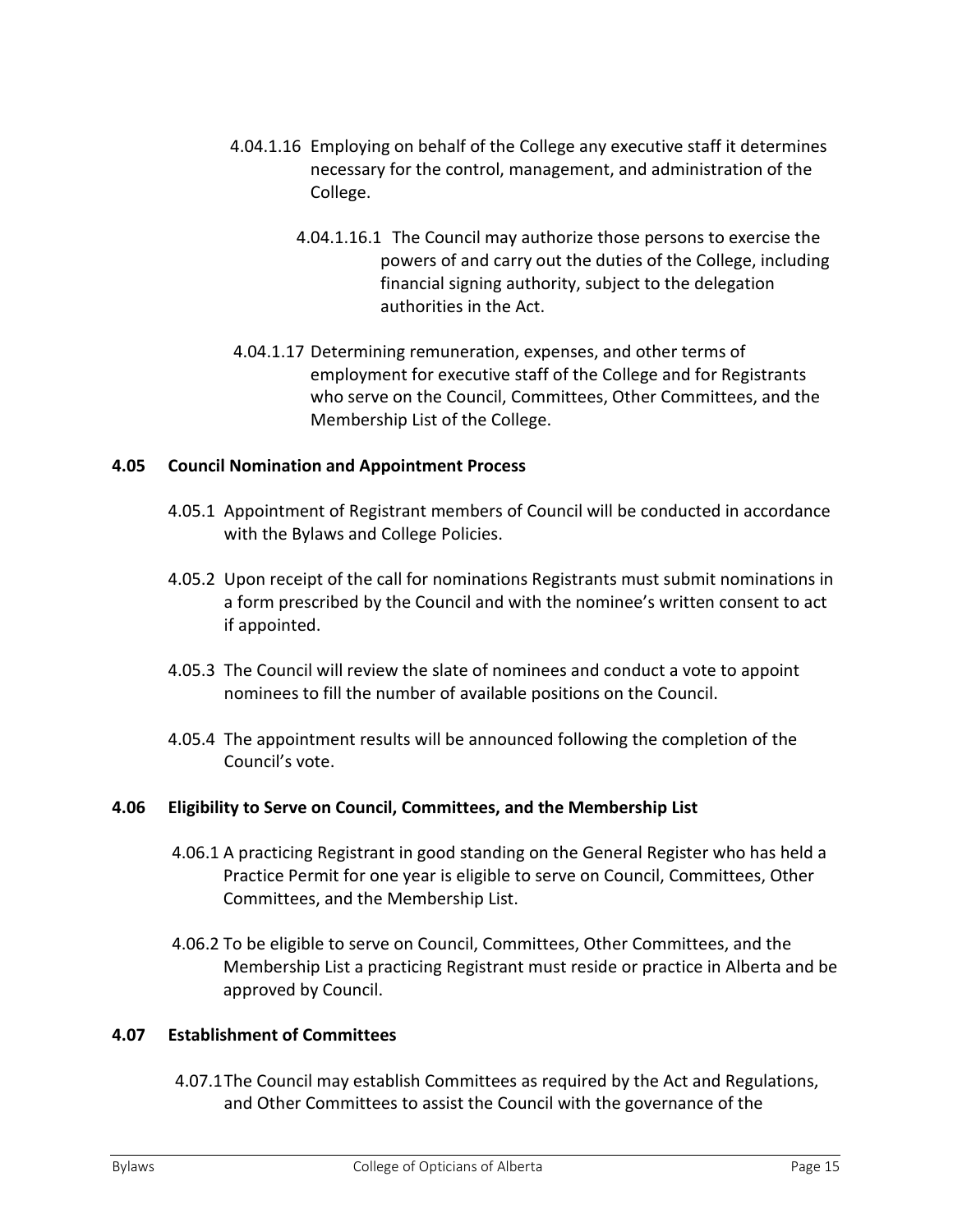organization.

- 4.07.2The role, terms of office, eligibility, duties, and operation of Committees and Other Committees will be in accordance with Committee Terms of Reference.
- 4.07.3 Council must approve Committee Terms of Reference.

#### <span id="page-15-0"></span>**4.08 Appointment to Membership List**

- 4.08.1 Subject to the Act and Bylaws, the Council must appoint an equal number of Registrants in good standing and Public Members to the Membership List to be used for a hearing tribunal or complaint review committee.
	- 4.08.1.1 In accordance with the Act, the Council must appoint at least two (2) Registrants in good standing and two (2) Public Members to hearing tribunals and complaint review committees.

#### <span id="page-15-1"></span>**4.09 Vacancy During a Term**

- 4.09.1 If the office of President becomes vacant on the Council, the Vice President will serve as President for the remainder of the term.
- 4.09.2 If the office of the Vice President becomes vacant on the Council, the Council may appoint a Councillor to serve as Vice President for the remainder of the term.
- 4.09.3 If a Registrant member of Council is unable to fulfill their term of office, Council may appoint a Registrant in good standing to serve the remainder of the term.
- 4.09.4 A Council or committee position may be left vacant during a term at the discretion of the Council if the minimum number of appointments required by the Act or Bylaws is met.
- 4.09.5 The powers and duties of the Council and Committees are not affected by a vacancy in the office of a Public Member.

# <span id="page-15-2"></span>**4.10 Removal or Automatic Termination from Council, Committees, and the Membership List**

4.10.1 A Registrant member of Council automatically ceases to be a member of Council, Committees, or the Membership List: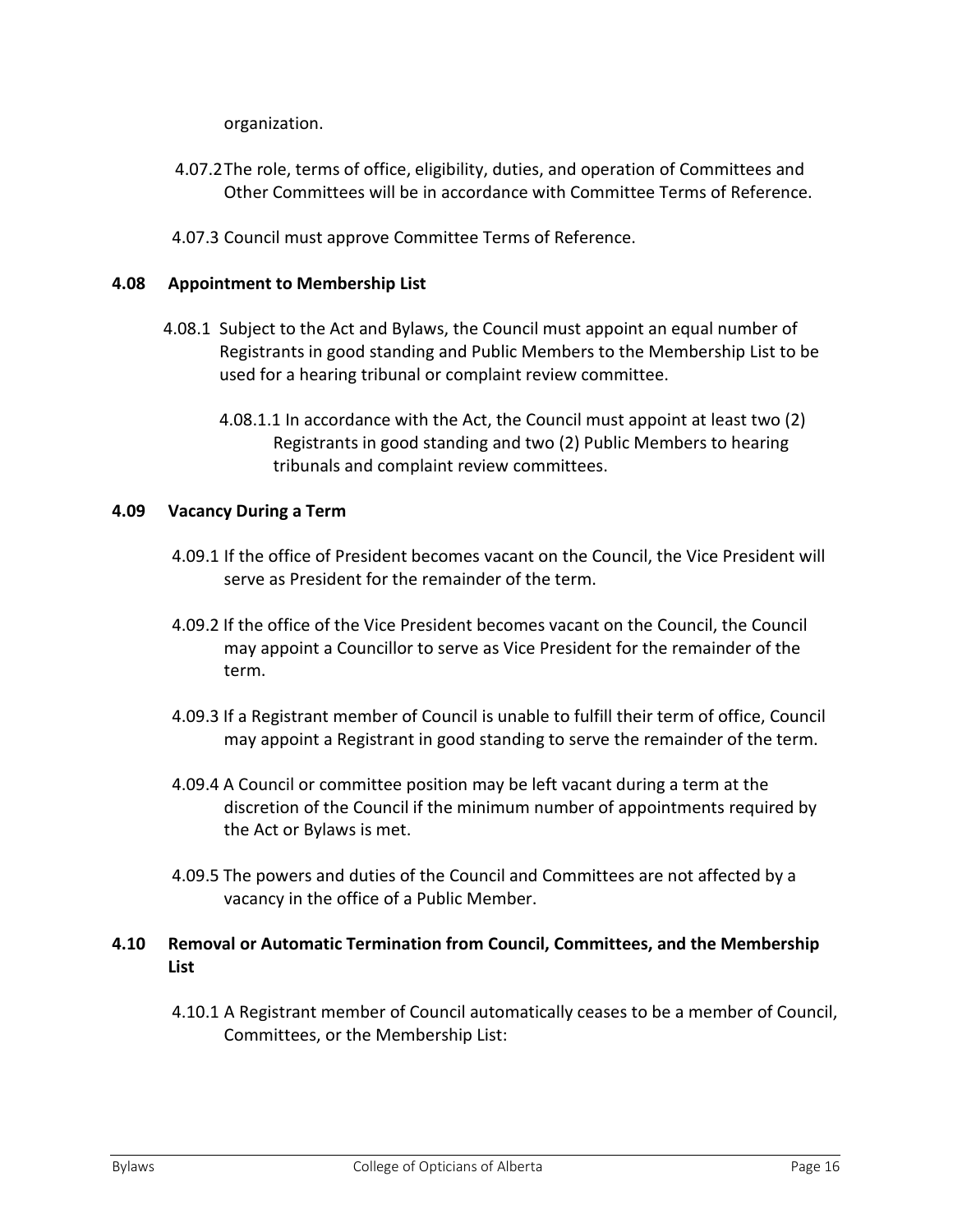- 4.10.1.1 if a majority of the Council vote in favour of a motion to remove the Registrant for violation of codes and policies of conduct, conflict of interest, and confidentiality approved by the Council; or
- 4.10.1.2 if a Councillor is an officer or senior employee of a professional association or a labour union that represents members of a regulated health profession, or subsequently becomes and officer or senior employee, makes them ineligible to be appointed to or continue to serve on Council or any of its committees.
- 4.10.1.3 In the case of a Public Member, Council may vote to recommend to the Minister of Health that a Public Member's appointment be rescinded for the reasons outlined in subsections 4.10.1.1 and 4.10.1.2.
- 4.10.2 A Registrant may be removed, or a Public Member recommended for removal from Council, Committees, or the Membership List if any of the following occur:
	- 4.10.2.1 the Registrant or Public Member is in contravention of the Act, Regulations, or Bylaws;
	- 4.10.2.2 the Registrant or Public Member becomes incapacitated or dies;
	- 4.10.2.3 the Registrant's Practice Permit is suspended or cancelled in accordance with the Act or Regulations, or the Registrant ceases to hold a Practice Permit;
	- 4.10.2.4 the Registrant or Public Member is convicted of an indictable offence;
	- 4.10.2.5 the Registrant or Public Member resigns in writing;
	- 4.10.2.6 the Registrant or Public Member ceases to meet, or is in violation of College Policies; or
	- 4.10.2.7 the Registrant is no longer in good standing.
- 4.10.3 The Council may appoint a Registrant to fill a vacancy created by the removal of a Registrant in accordance with the Bylaws.
	- 4.10.3.1 In the case of Public Members, Council may consult with the Minister of Health as required in relation to filling a vacancy that would be created by the removal of a Public Member.

# <span id="page-16-0"></span>**4.11 Complaints and Council**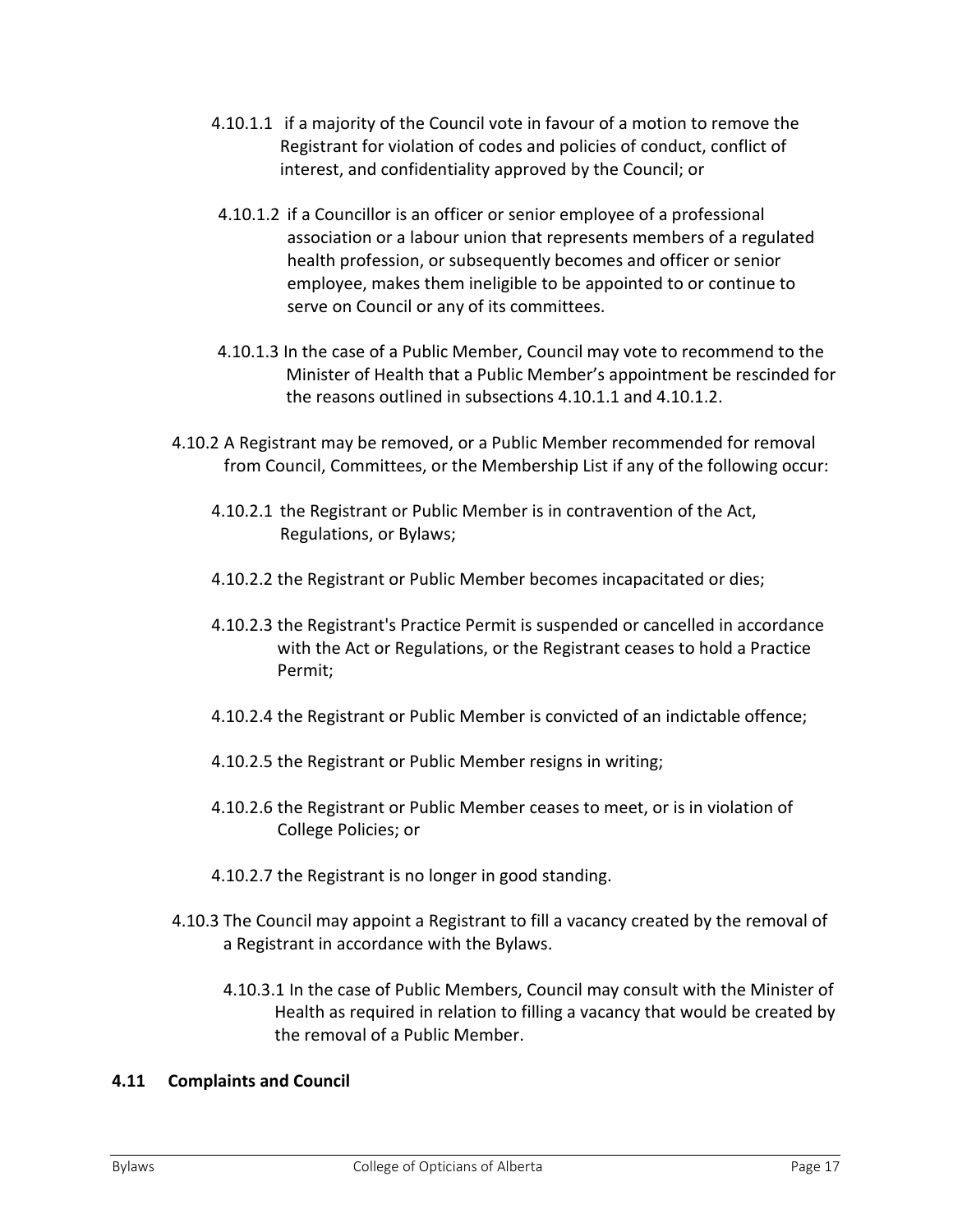4.11.1 A person may make a written complaint regarding the conduct of a Councillor to the President if the Councillor:

4.11.1.1 has been found guilty of an offense under the Criminal Code of Canada; or

- 4.11.1.2 is or has been engaged in any conduct or activity that violates the Act, Regulations, Bylaws, or College Policies.
- 4.11.2On receipt of a written complaint under subsection 4.12.1, the President shall arrange for an investigation to be conducted in accordance with College Policies.
	- 4.11.2.1 If the President is unavailable to conduct an investigation, the Vice President may conduct an investigation on behalf of the President.
	- 4.11.2.2 If the President or Vice President determines there are reasonable grounds to believe the Councillor who is the subject of the complaint has been found guilty of an offence under the Criminal Code of Canada, or is or has been engaged in conduct or activity that that violates the Act, Regulations, Bylaws, or College Policies, a meeting of Council shall be called to review and discus results of the investigation.
- 4.11.3 Council shall consider the matter and vote if they are in favour of removing the Registrant as member of Council, or in the case of a Public Member, if Council recommends to the Minister of Health that the appointment of the Public Member be rescinded.
- 4.11.4 The Councillor who is the subject of the complaint may attend any such meeting of Council and be heard; however, that member shall abstain from the vote on the issue and be absent during the vote on the issue.
- 4.11.5 In a vote under subsection 4.12.3, the President or Vice President shall be entitled to vote unless the President or Vice President is the subject of the complaint.
- 4.11.6 If a majority of Councillors present and voting do not vote in favour of the question in subsection 4.12.3, the the Councillor who is the subject of the complaint shall not be removed from office and Council shall proceed to consider the seriousness of the issue and may take other action as deemed appropriate in accordance with College Policies.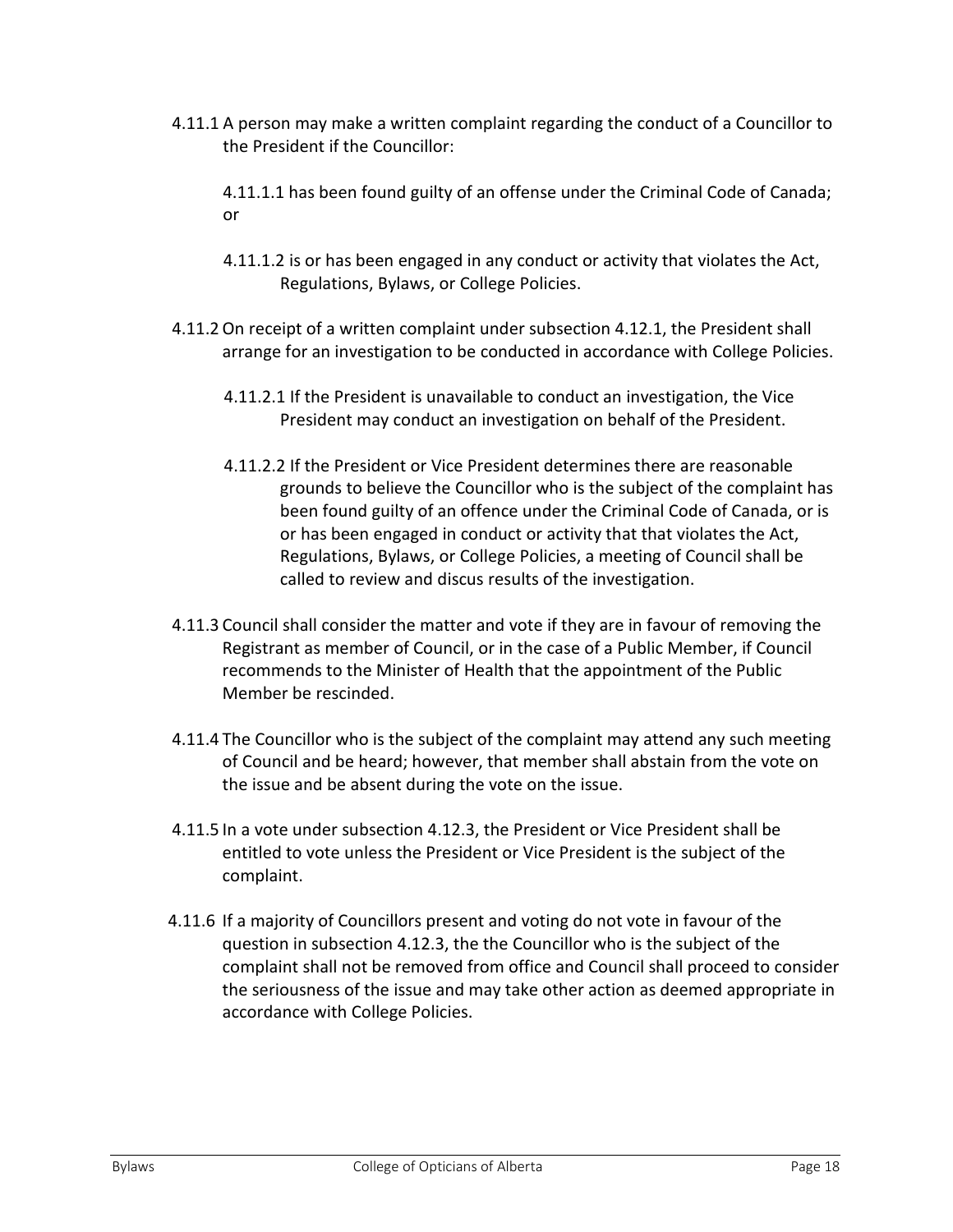# <span id="page-18-0"></span>**4.12 Appoint the Registrar, Complaints Director, and Hearings Director**

- 4.12.1 The Council will appoint a Registrar to perform the powers and duties of the Registrar subject to the Act, Regulations, and Bylaws. This must not be an appointed Councillor.
- 4.12.2 The Council will appoint a Complaints Director to perform the powers and duties of the Complaints Director subject to the Act, Regulations, and Bylaws. This must not be an appointed Councillor.
- 4.12.3 The Council will appoint a Hearings Director to perform the powers and duties of the Hearings Director subject to the Act, Regulations, and Bylaws. This must not be an appointed Councillor

# <span id="page-18-1"></span>**Part 5: General Procedures for Council and Committees**

# <span id="page-18-2"></span>**5.01 Convening Meetings**

Meetings of the Council, Committees, and Other Committees shall be held in accordance with College Policies and Committee Terms of Reference.

#### <span id="page-18-3"></span>**5.02 Quorum**

- 5.02.1 The quorum for meetings of the Council, Committees, and Other Committees, other than a hearing tribunal or a complaint review committee, shall be a simple majority.
	- 5.02.1The quorum for a hearing tribunal or complaint review committee is to consist of not less than four (4) members, including two (2) Registrants and two (2) Public Members.
- 5.02.2 No official business is to be transacted at any meeting unless a quorum is met at the time when the meeting proceeds to business.
- 5.02.3 A Councillor or Committee Member participating in a meeting in person or through Other Communications will be counted as part of the quorum for the meeting.
- 5.02.4 Provided a quorum is maintained and the chair continues to chair the meeting, the failure of Other Communications does not invalidate any proceedings at any meeting.
- 5.02.5 For the purposes of calculating whether a majority of the members of Council is present for a Council decision, vacant Public Member positions on Council to which the Lieutenant Governor in Council has not appointed an individual shall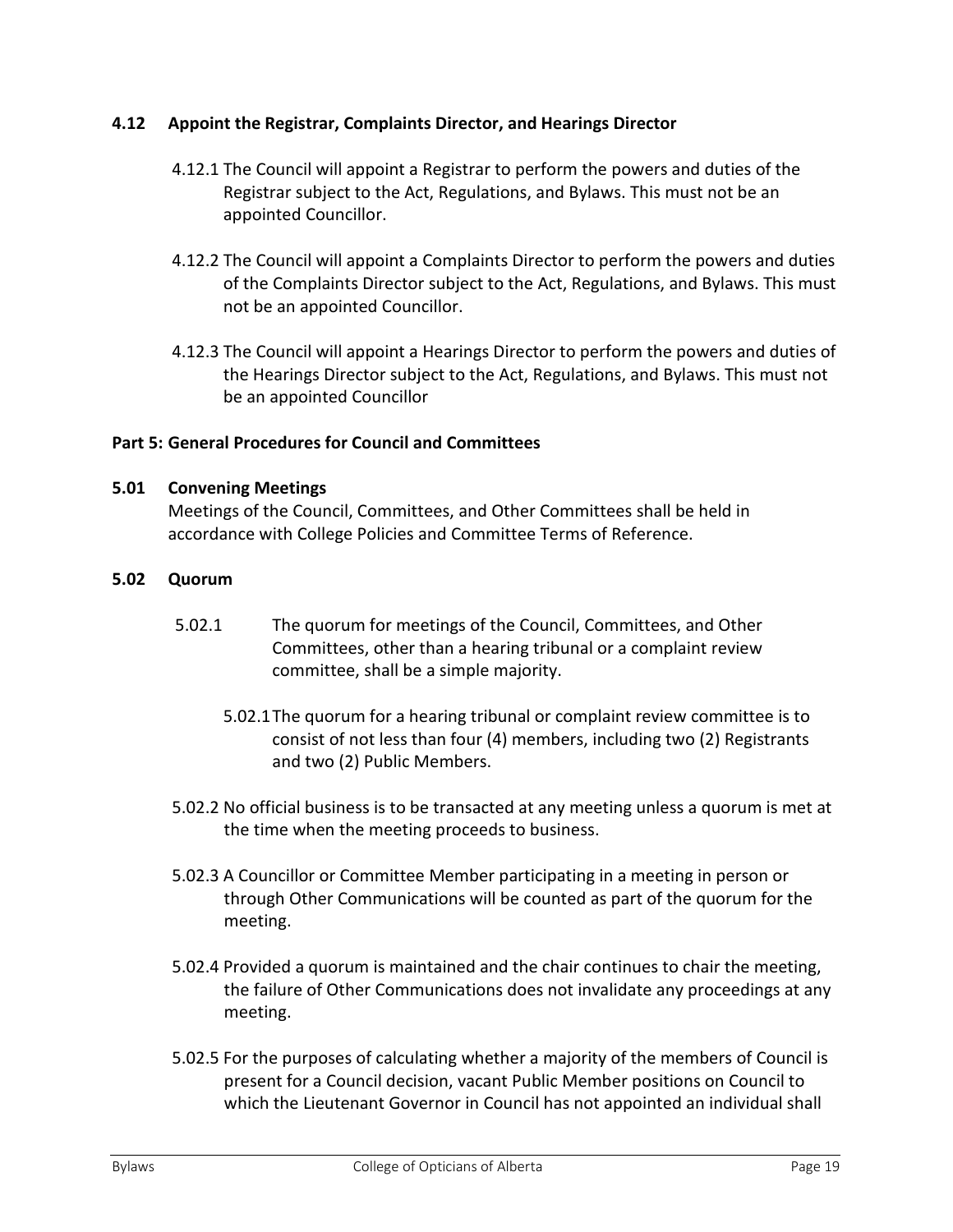not be counted.

#### <span id="page-19-0"></span>**5.03 Motions and Voting**

- 5.03.1 A motion at a meeting requires a simple majority of the votes cast in favour of the motion for it to be carried.
- 5.03.2 Councillors or Committee Members are eligible to vote on motions when participating in a meeting in person or through Other Communications.
- 5.03.3 Councillors or Committee Members attending part of a meeting are entitled to vote only during that part of the meeting in which they participate.
- 5.03.4 A motion in writing signed by a majority of Councillors or Committee Members without their meeting together is as valid as if it had been passed at a Regular Meeting.
- 5.03.5 In the case of a tie vote on a motion the President or a committee chair will cast the deciding vote, but otherwise the President or committee chair does not vote.

# <span id="page-19-1"></span>**5.04 Council Meetings Open**

A Registrant or a member of the public may attend a meeting of the Council, except for any part of a meeting that is held In Camera, and must notify the Registrar of the intent to participate at least thirty (30) days prior to a meeting of Council.

# <span id="page-19-2"></span>**5.05 Notification of Council Meetings**

The Council must publish in regular communications of the College, the time, date, and place of Council meetings. Failure to publish this information does not invalidate any proceedings or business transacted at a Council meeting.

# <span id="page-19-3"></span>**5.06 Submissions to Council**

- 5.06.1 A Registrant or member of the public may send to the Registrar, thirty (30) days prior to a meeting of Council, a written submission to be considered at a meeting of Council.
- 5.06.2 The Chair must notify the Registrant or member of the public in writing of the Council's decision or response with respect to a submission within thirty (30) days of the meeting of Council at which the submission was considered.

# <span id="page-19-4"></span>**5.07 Keep Minutes**

The Council shall require minutes be kept of its proceedings and meetings. A copy of the minutes of a Council meeting except any part that was held In Camera shall be available to Registrants and members of the public upon written request.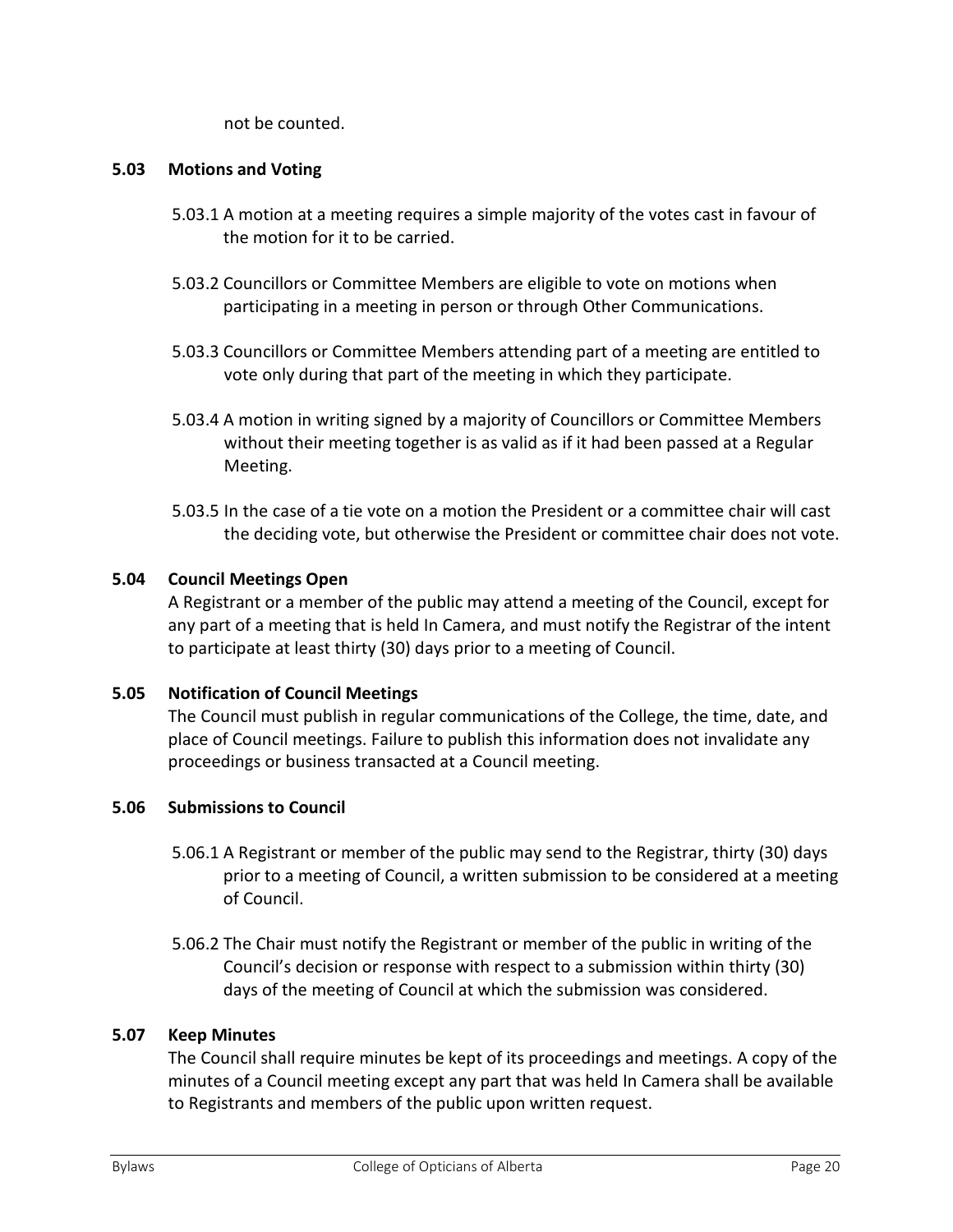# <span id="page-20-0"></span>**Part 6: Publication of Information on Website**

# <span id="page-20-1"></span>**6.01 College Website**

In accordance with the Act, the College shall establish and maintain a website to be made available to Registrants and the public at no charge.

#### <span id="page-20-2"></span>**6.02 Required Information**

The College shall publish information to the College website in accordance with the Act and College Policies. Published information must include:

- 6.02.1 the College's annual report;
- 6.02.2 the College's Regulations, Bylaws, Standards of Practice, and Code of Ethics;
- 6.02.3 information in the College's public directory in accordance with the Act;
- 6.02.4 information respecting each Registrant in accordance with the Act;
- 6.02.5 a copy of any decision made by a hearing tribunal, Council, or court of unprofessional conduct based in whole or in part on sexual abuse or sexual misconduct;
- 6.02.6 whether a Registrant's Practice Permit has been suspended or cancelled due to a decision of unprofessional conduct based in whole or in part on sexual abuse or sexual misconduct;
- 6.02.7 any conditions placed on an investigated person's Practice Permit due to a decision of unprofessional conduct based in whole or in part on sexual misconduct and details respecting those conditions, as specified by the Minister of Health, if any.

# <span id="page-20-3"></span>**6.03 Additional Information**

The College may publish or distribute additional information to the College website in accordance with the Act and College Policies. Published information may include:

- 6.03.1 The *Health Professions Act of Alberta*;
- 6.03.2 A copy of any order or decision of the hearing tribunal, Council, or Court where the regulated Registrant was found to have committed unprofessional conduct and any information referred to in the Act as deemed appropriate by the College, and in any manner deemed appropriate by the College, subject to any requirements in legislation, or any other enactment that applies to the College.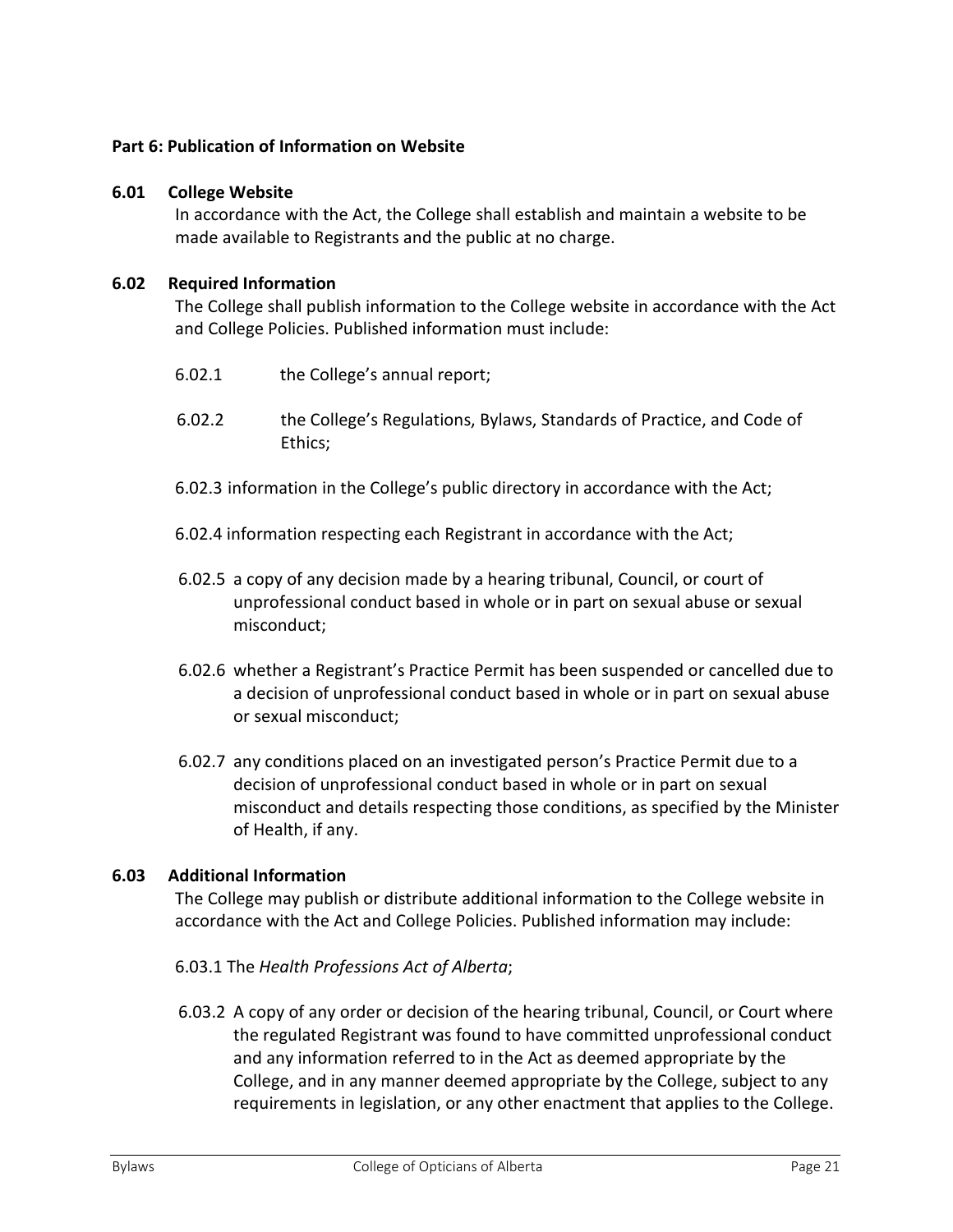- 6.03.3 Whether the regulated Registrant's Practice Permit has been suspended or cancelled due to a decision finding the Registrant to have committed unprofessional conduct;
- 6.03.4 Any conditions on the regulated Registrant's Practice Permit due to a decision finding the Registrant to have committed unprofessional conduct, and details of those conditions;
- 6.03.5 Information and applicable forms for registration as a Registrant of the College;
- 6.03.6 Information about the College and the Profession;
- 6.03.7 Information about registration requirements and privileges;
- 6.03.8 Information about complaints and conduct;
- 6.03.9 Information about the Continuing Competence Program;
- 6.03.10 Information about the College's Patient Relations Program;
- 6.03.11 News and events concerning the College;
- 6.03.12 Information about labour mobility in Canada;
- 6.03.13 Publications, reports, and other resources for Registrants of the Profession and members of the public; and
- 6.03.14 Access to a secure portal for Registrants.

# <span id="page-21-0"></span>**Part 7: Delegation**

# <span id="page-21-1"></span>**7.01 Delegation of Powers and Duties**

Council may, by motion, delegate any of its powers and duties in accordance with the requirements set out in the Act with respect to delegation.

- 7.01.1 Council may not delegate the power to make regulation or bylaws, or to adopt a code of ethics or standards of practice.
- 7.01.2 The powers and duties of both the Complaints Director and Hearings Director may not be delegated to the same person.
- 7.01.3 A complaint review committee may not delegate its powers or duties.